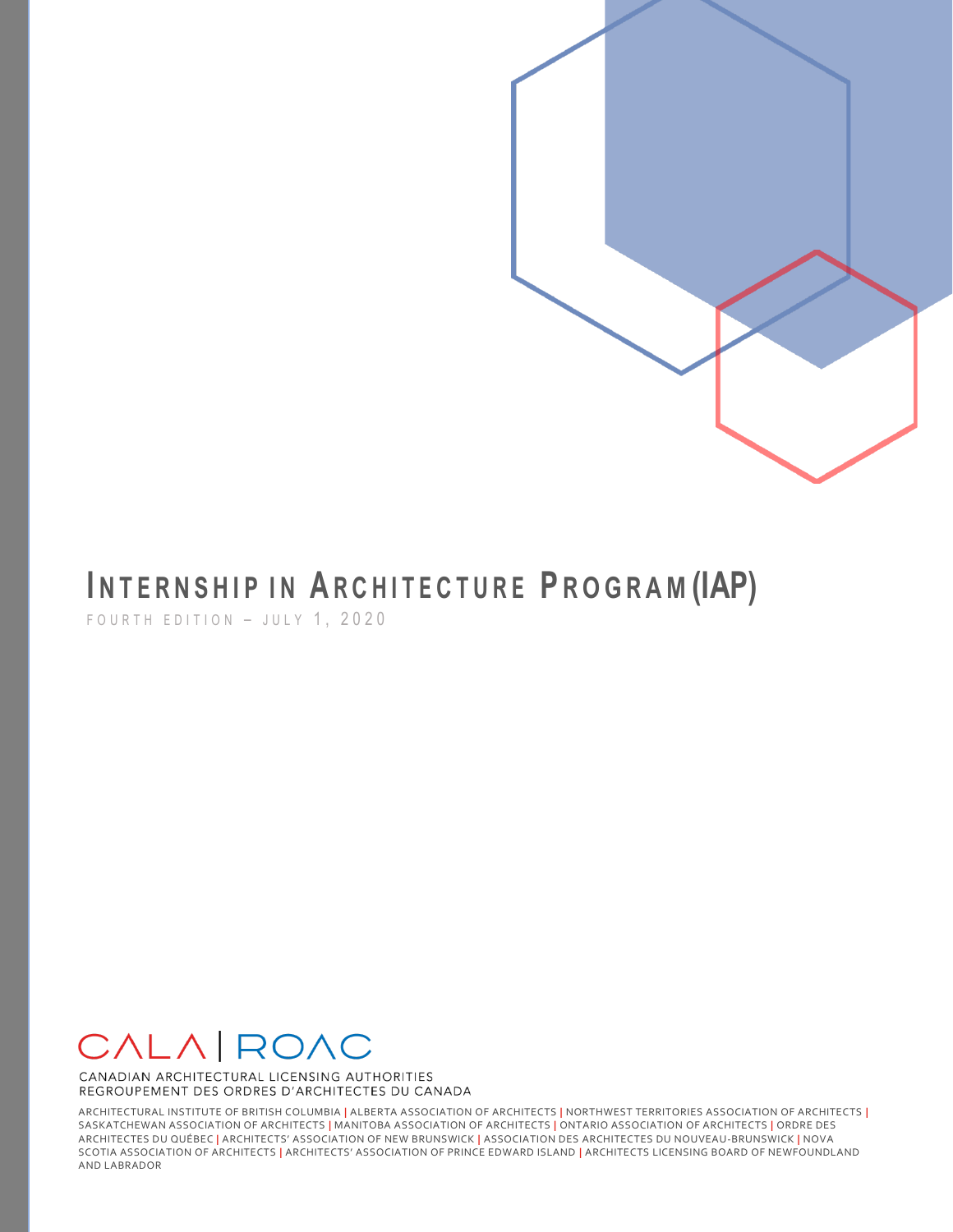## Table of Contents

## **1. THE P[ROCESS](#page-2-0)**

- 1.1 [Architectural Registration/Licensure and the IAP](#page-2-0)
- 1.2 [Getting Started](#page-3-0)
- 1.3 [Changing Employment](#page-5-0)
- 1.4 [Multiple, Concurrent or Part-time Employment](#page-6-0)
- 1.5 [Architecture Canada Syllabus/RAIC Syllabus](#page-6-0)
- 1.6 [Pre-Graduation/Recognized Student](#page-6-0)
- 1.7 [Annual Fees and Charges](#page-6-0)
- 1.8 [Transfer from/to other CALA Jurisdictions](#page-6-0)

## **2. THE CANADIAN EXPERIENCE STANDARD:A[RCHITECTURAL](#page-7-0) EXPERIENCE REQUIREMENTS**

- 2.1 [Documentation](#page-7-0)
- 2.2 [Architectural Experience](#page-7-0)
- 2.3 [Eligible Architectural Employment Situations](#page-9-0)

## **3. CANADIAN E[XPERIENCE](#page-10-0) RECORD BOOK (CERB)**

- 3.1 [Submission for Review](#page-10-0)
- 3.2 [Late Submission of Architectural Experience](#page-10-0)
- 3.3 [Instructions for Completion of the CERB](#page-10-0)

## **APPENDICES**

**[Appendix A:](#page-11-0)** Architectural Experience Area Description and Required Activity

**[Appendix B:](#page-21-0)** Specific CALA Jurisdiction Requirements

 **[Appendix C:](#page-22-0)** Instructions for Completing the CERB

 **[Appendix D:](#page-23-0)** CALA Jurisdictions and National Architectural Organizations

 **[Appendix E:](#page-24-0)** Sample Forms and Letters

 **[Appendix F:](#page-28-0)** CERB All Forms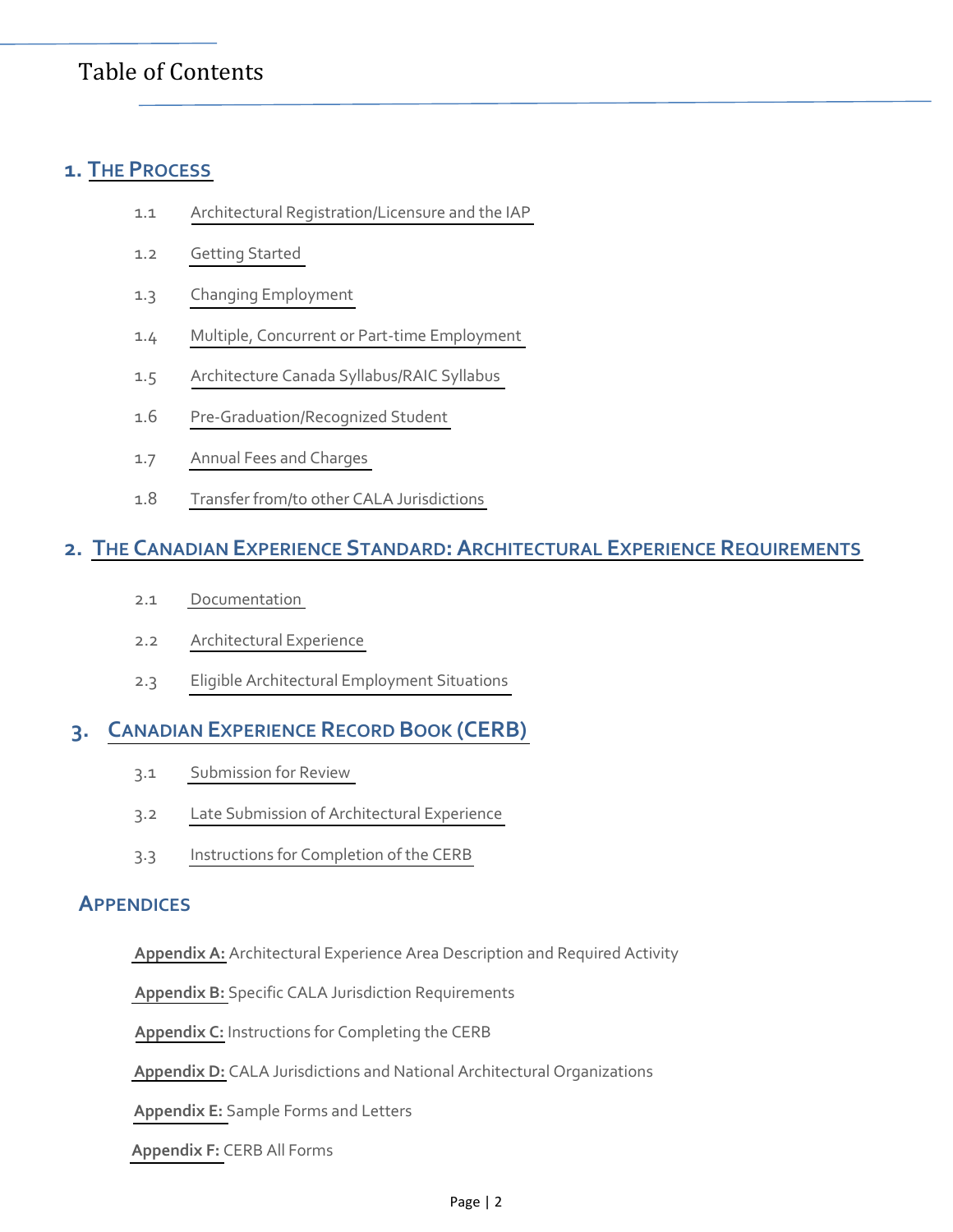## **1. THE PROCESS**

<span id="page-2-0"></span>*The Internship in Architecture Program (IAP) has been established by the Canadian Architectural Licensing Authorities (CALA) to continue to maintain a program of architectural registration/licensing in Canada that is both meaningful and effective. The IAP is also intended as a catalyst for improving the profession, by increasing effective communication between Architects and prospective members of the profession. To become registered/licensed in Canada, a person must demonstrate competency and qualifications to provide architectural services to the public.*

Interns must remain in the IAP while experience is being gained and recorded and while examinations are being written to derive maximum benefit from the program.

**Note:** *Credit will be granted only for experience gained as Recognized Students (Refer to Section 1.6), or while enrolled as an Intern in the IAP with your CALA jurisdiction.*

The objectives of the IAP are:

- **1.** To define and document areas of architectural practice in which professional knowledge and skills must be gained in a structured, supervised and mentored environment;
- **2.** To provide a uniform system for documentation and periodic assessment of internship activities;
- **3.** To provide feedback and guidance to the Intern;
- **4.** To involve the members of the profession in the development and training of future members.

**Note:** *For the purposes of IAP the term 'Intern' will be used to mean, Intern Architect, Intern of Manitoba or Stagiaire in architecture in Quebec.*

## **1.1 Architectural Registration/Licensure and the IAP**

Regulation of the profession of architecture, including setting standards for education, experience and examinations needed for the registration/licensing of Architects, is the responsibility of each CALA jurisdiction. In all ten provinces, and one territory, self-regulating associations have been established by provincial/territorial government legislation to govern the profession of architecture and to establish registration/licensing requirements.

There is general agreement among CALA jurisdictions on the standards for admission to the architectural profession in Canada. CALA has adopted Common Admission Standards regarding Education, Architectural Experience and Examination. Such standards facilitate reciprocal registration/licensing across Canada under a reciprocity agreement entered in to by CALA jurisdictions. These standards include:

- Established **education** requirements for admission as an Intern
- Pre-registration/licensing **architectural experience** requirements
- Architectural registration/licensing **examination** requirements.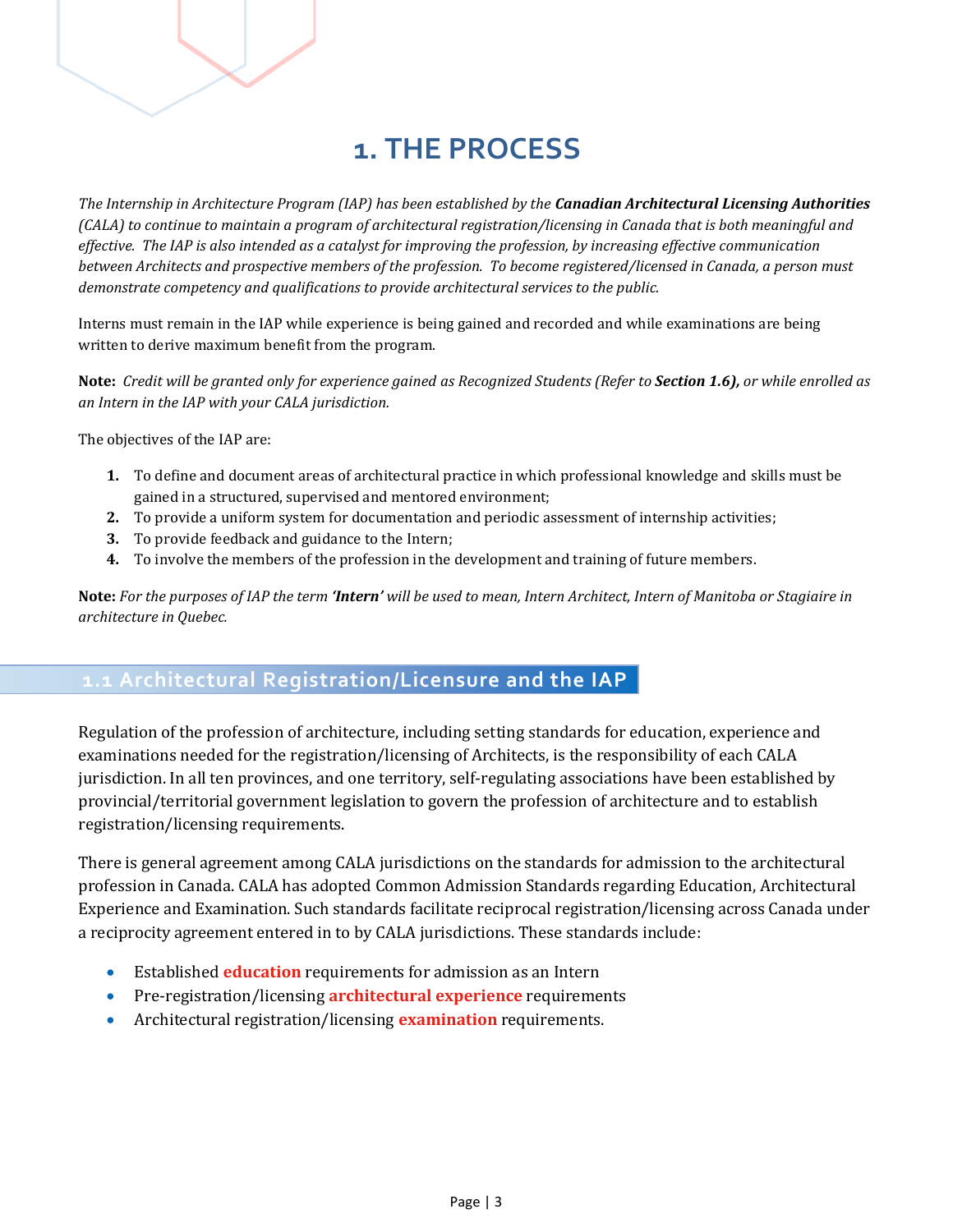## <span id="page-3-0"></span>**EDUCATION REQUIREMENTS**

The CALA jurisdictions have established common education standards as detailed in the **Canadian Architectural Certification Board (CACB) Conditions and Terms for Accreditation** for professional degree programs in architecture and in the **Conditions and Procedures for the Certification of Educational Qualifications** (Canadian Education Standard). The accreditation of professional programs in architecture and the certification of education qualifications of architecture graduates are conducted under the auspices of the CACB in accordance with the standards set by the CALA jurisdictions. If you require further information, contact the CACB. (Refer to **Appendix D**)

## **EXPERIENCE REQUIREMENTS**

Although there is general agreement on the Canadian Experience Standard for Architects by CALA, the specific requirements in each jurisdiction may vary slightly. (Refer to **Appendix B** for requirements unique to your CALA jurisdiction.) CALA requires a minimum of 3720 hours (2 years) of recorded architectural experience which must be gained in the specified areas of architectural practice while under the personal supervision and direction of an Architect licensed by a CALA jurisdiction. For International experience refer to **Section 2.2**.

## **EXAMINATION REQUIREMENTS**

CALA requires Interns to pass either the Examination for Architects in Canada (ExAC) or the United States' National Council of Architectural Registration Boards (NCARB) Architect Registration Examination (ARE) to satisfy its examination requirements.

For more information on the contents of the **ExAC**, eligibility and scheduling procedures, visit www.exac.ca.

For information on the contents of the **ARE**, eligibility and scheduling procedures, visit www.ncarb.org and click on the ARE tab.**Note**: *Interns should refer to Appendix B to ensure they are familiar with the rules in each CALA jurisdiction in relation to acceptance of the EXAC and/or ARE.*

### **ADDITIONAL REQUIREMENTS**

Some CALA jurisdictions may have additional requirements before registration/licensing, such as courses, oral examination, interviews, etc. Refer to **Appendix B** for those requirements unique to your jurisdiction or contact the CALA jurisdiction directly. (Refer to **Appendix D**)

## **1.2 Getting Started**

## **Application Procedures**

Each jurisdiction has its own application process and documents. Prospective Interns are encouraged to contact their CALA jurisdiction for specific application details. The process is generally initiated by contacting the CALA jurisdiction of residence to obtain information on registration/licensing. To apply, a candidate must, at minimum, submit the following:

- CACB certificate for all architecture graduates
- Proof of acceptable level of education for students
- Complete Application to become a Recognized Student or Intern
- Required fees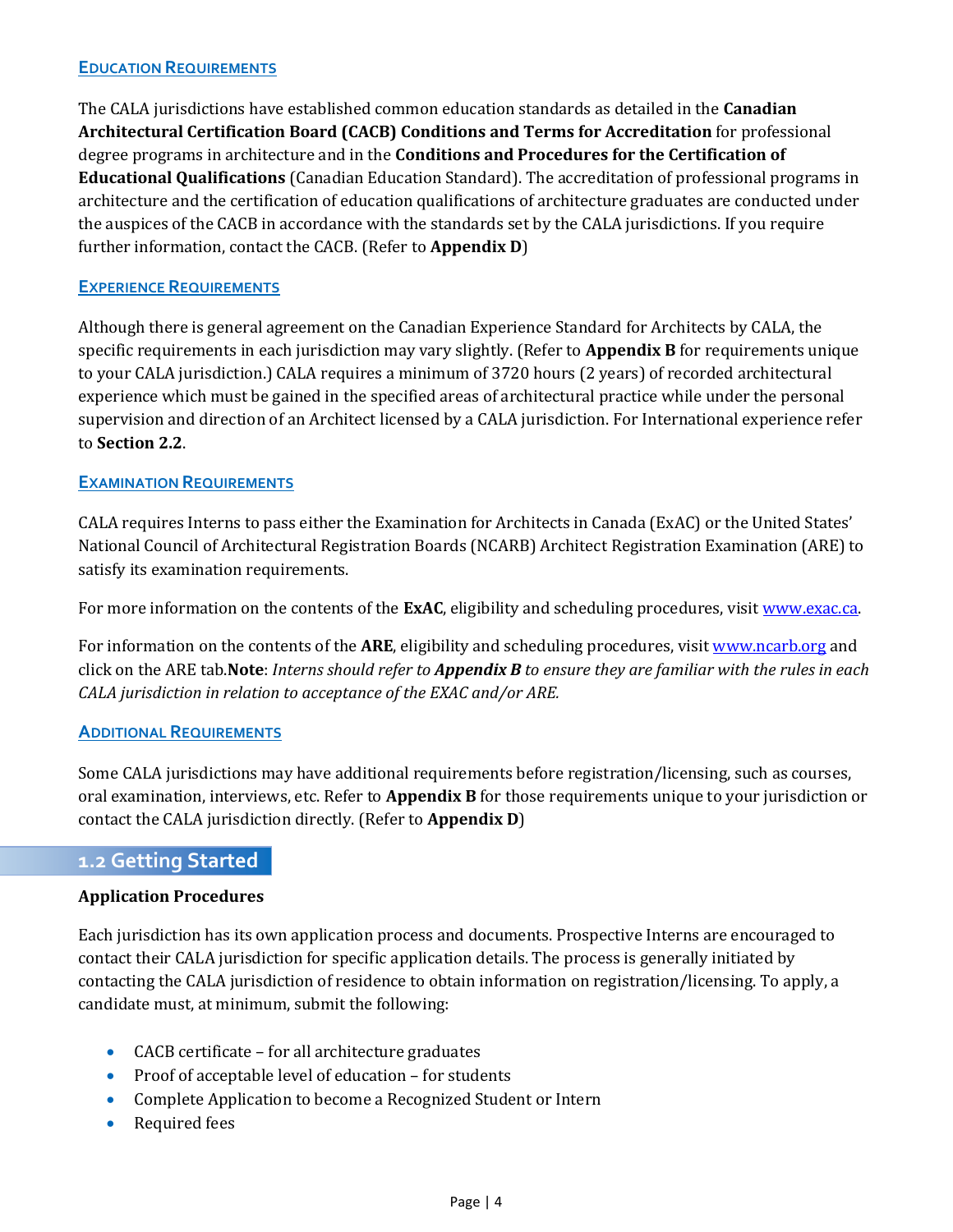Upon receipt of the required application information, the applicant is notified of acceptance into the IAP and advised that the IAP Manual and other relevant information and documents are available electronically on the CALA jurisdiction's website.

**Note:** *Employment is not required to be appointed/enrolled in the IAP.*

## **Supervising Architect, Mentor, CALA Jurisdiction**

The architectural profession has a responsibility to help Interns prepare themselves for architectural practice. One of the ways this is fulfilled is through the roles expected of the Supervising Architect and the Mentor.

Contact your CALA jurisdiction for documentation you can share with your Supervising Architect and Mentor so they may familiarize themselves with their roles and responsibilities. Supervising Architects and Mentors who have questions about best practices should contact their CALA jurisdiction.

### **Role of Supervising Architect**

The Supervising Architect plays a crucial role in the Intern's career, not only by providing encouragement, direction and constructive advice, but also by facilitating the transition between architectural education and practice and providing the practical architectural experience required for registration/licensure.

The Supervising Architect is the Architect **within the architectural practice or place of employment who personally supervises and directs the Intern daily**. The Architect must be registered/licensed in the jurisdiction in which the Intern is gaining the experience. They must be able to assess the quality of work performed and regularly certify the Intern's documented architectural experience prior to submission of each section of the **Canadian Experience Record Book** (CERB) to the CALA jurisdiction.

The Supervising Architect must be familiar with the IAP's objectives and experience requirements, and its documentation processes.

### **Role of Mentor**

**A mentor can contribute substantially to the intern experience and is required by your CALA jurisdiction, with the exception of Québec.** (Refer to **Appendix B** for specific Recognized Student requirements)

The Mentor is an Architect or a retired Architect who is **not** employed at the Intern's place of employment and who acts as an independent guide/advocate for the Intern. (Refer to **Appendix B**) The Intern meets the Mentor for regular reviews of experience progress, discussion of career objectives and broader issues related to the profession.

At an absolute minimum, the Mentor **must** meet with the Intern prior to the submission of each section of the CERB when the Intern has accumulated 900 – 1000 hours (approximately 6 months) of architectural experience, or at each change of employment. This minimum is not ideal, however, and will not help the Intern to obtain the most benefit from the internship process. Regular contact between submissions will offer the greatest opportunity for the Mentor to assist the Intern and exert a positive influence on their development as an Architect.

*"The process is generally initiated by contacting the CALA jurisdiction of residence to obtain information on registration/licensing."*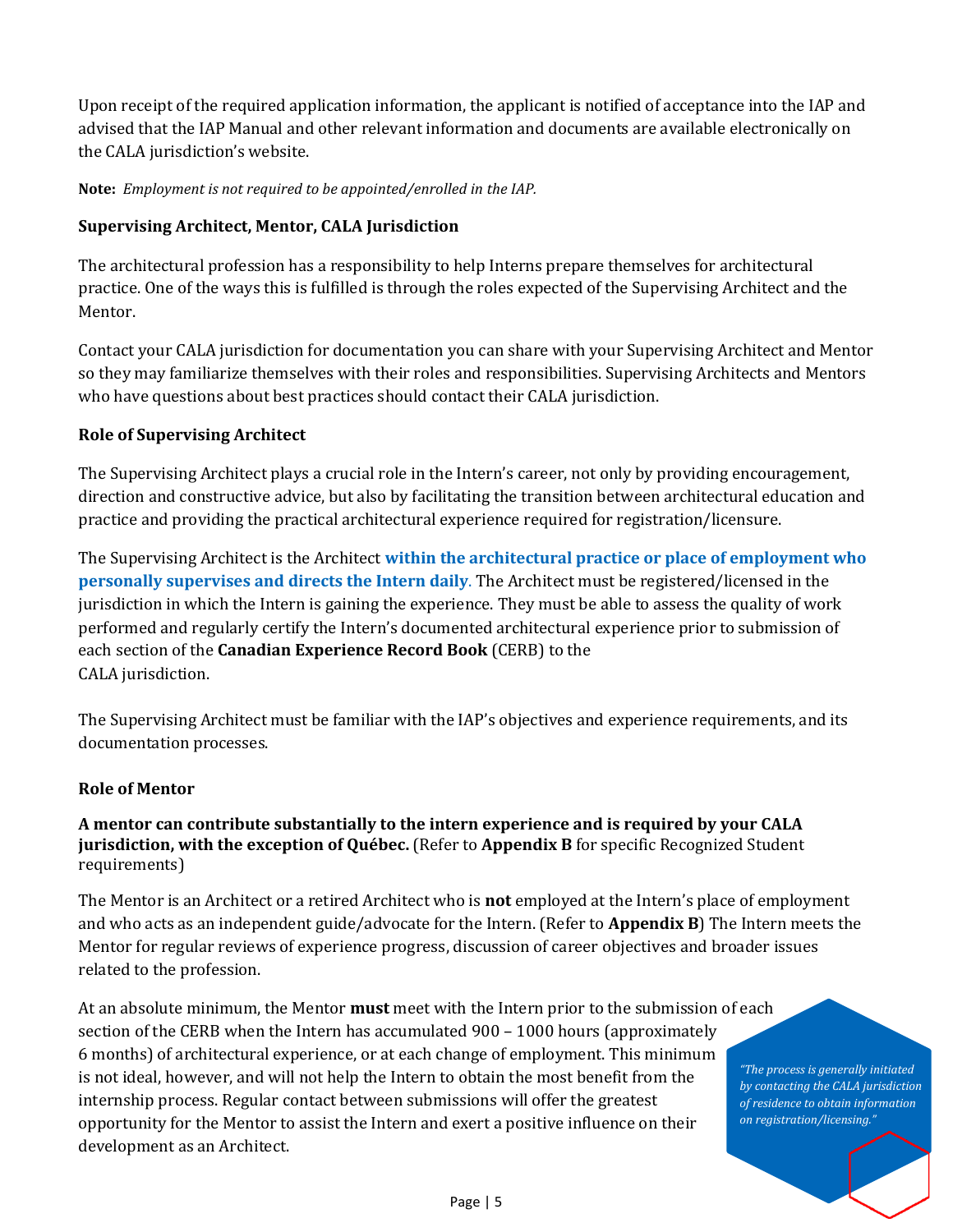<span id="page-5-0"></span>*Note: As some CALA jurisdictions maintain a list of recognized Mentors, applicants should ensure, in advance of making their selection, that their proposed Mentor is recognized.*

## **Selecting a Mentor**

Interns should select a Mentor who is willing to commit to their professional growth. Mentors are expected to be knowledgeable about the IAP's objectives and experience requirements.

The Intern may select a Mentor by asking the following for a recommendation:

- A personal acquaintance
- An employer, previous employer, or fellow Intern
- The CALA jurisdiction

## **Changing a Mentor**

A Mentor should be maintained throughout the Program; however, during the architectural experience period, there may be a need to change your Mentor and select a new Mentor. If there is a change, the following procedures apply:

- Identify the new Mentor to the CALA jurisdiction
- Have the new Mentor provide a Letter of Confirmation to the CALA jurisdiction. *(Refer to Appendix E – Sample Forms and Letters.)*

## **Role of CALA Jurisdictions**

The CALA jurisdictions play an important role in the internship process by ensuring that Interns are informed of all the requirements they need to fulfill, by guiding them through each step of the process and certifying work experience and other internship requirements. The CALA jurisdictions:

- Admit qualified individuals to Intern status
- Provide advice to Interns on registration/licensing procedures
- Review the Canadian Experience Record Book (CERB) every 900 1000 hours, for acceptance and provide Interns with comments and constructive advice
- Process Interns' eligibility to take either examination, the ExAC or the ARE
- Transmit examination results to Interns
- Provide supplementary education or oral interview (where applicable)
- Issue a registration/licence

## **1.3 Changing Employment**

During the architectural experience period, personal circumstances or external factors can result in changes in employment. As an Intern, you must notify your CALA jurisdiction if there is a change of employment. The following procedures generally apply:

- Inform your jurisdiction of your new place of employment
- Identify your new Supervising Architect
- Have the new Supervising Architect provide a Letter of Confirmation to your jurisdiction (Refer to **Appendix E** – Sample Forms and Letters)
- Complete the section of the CERB to be certified by the previous Supervising Architect and submit to your jurisdiction
- Begin a new CERB section with the new place of employment.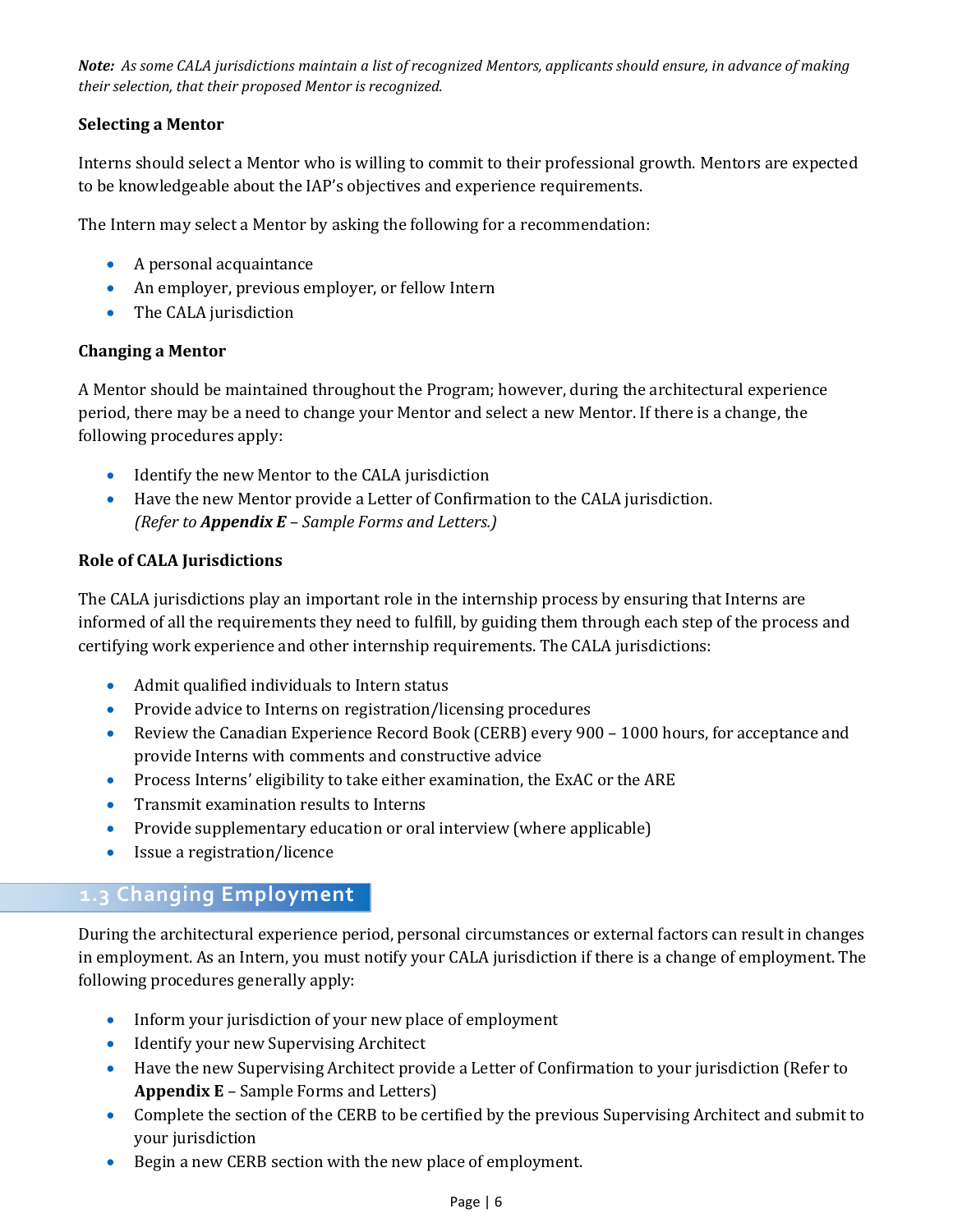## <span id="page-6-0"></span>**1.4 Multiple, Concurrent or Part-time Employment**

If engaged as an independent contractor or employed on a part-time basis by one or more employers during the same period, you will be considered an employee in each of these circumstances (for the purpose of the IAP only) and will be required to complete a separate CERB section for each employment situation.

**Note**: *It is the Intern's responsibility to verify with the CALA jurisdiction whether experience gained as an independent contractor or on a part-time basis is acceptable. Pre-approval is generally required. (Refer to Appendix B)* 

## **1.5 Architecture Canada Syllabus/RAIC Syllabus**

It may be possible to enroll in the Internship in Architecture Program while enrolled in the Architecture Canada/RAIC Syllabus Program. To determine whether your CALA jurisdiction allows for recording of work experience while enrolled as a syllabus student and the terms and conditions for recording such experience, please refer to **Appendix B.**

For most CALA jurisdictions a maximum of 760 hours of work experience may be approved after admission to Part 2 of the Syllabus Program.

## **1.6 Pre-Graduation / Recognized Student**

It may be possible for students who are enrolled in a CACB accredited architectural program to record work experience gained after completion of 60 credit hours with an accredited program (typically during the final two years), by applying to your CALA jurisdiction and becoming a Recognized Student.

For most CALA jurisdictions a maximum of 760 hours of work experience gained prior to CACB certification and admission as an Intern, may be approved and credited.

To determine the terms and conditions for recording work experience as a Recognized Student, including how much experience will be reflected after admission as an Intern, please refer to **Appendix B**.

## **1.7 Annual Fees and Charges**

The fees and charges associated with the registration/licensing process are established annually by each CALA jurisdiction. For information contact the CALA jurisdiction. (Refer to **Appendix D** for relevant contact information.)

## **Transfer from/to Other CALA Jurisdictions**

#### **Documentation**

Interns transferring from/to another CALA jurisdiction must have all documentation signed off prior to leaving the (exiting) jurisdiction and must contact the new CALA jurisdiction (receiving) for the relevant application forms and any additional requirements specific to that receiving jurisdiction *(Refer to Appendix D)*

### **Architectural Experience**

Recognized Students and Interns transferring from/to another CALA jurisdiction will not lose any period of previously accepted architectural experience appropriately documented in the CERB, except as may be referenced in **Appendix B**.

#### **Examination**

CALA jurisdictions continue to accept ExAC results for applicants from other jurisdictions, but not all continue to recognize ARE. See **Appendix B**.

#### **Note:** *Refer to Section 1.1 Examination Requirement and to Appendix B.*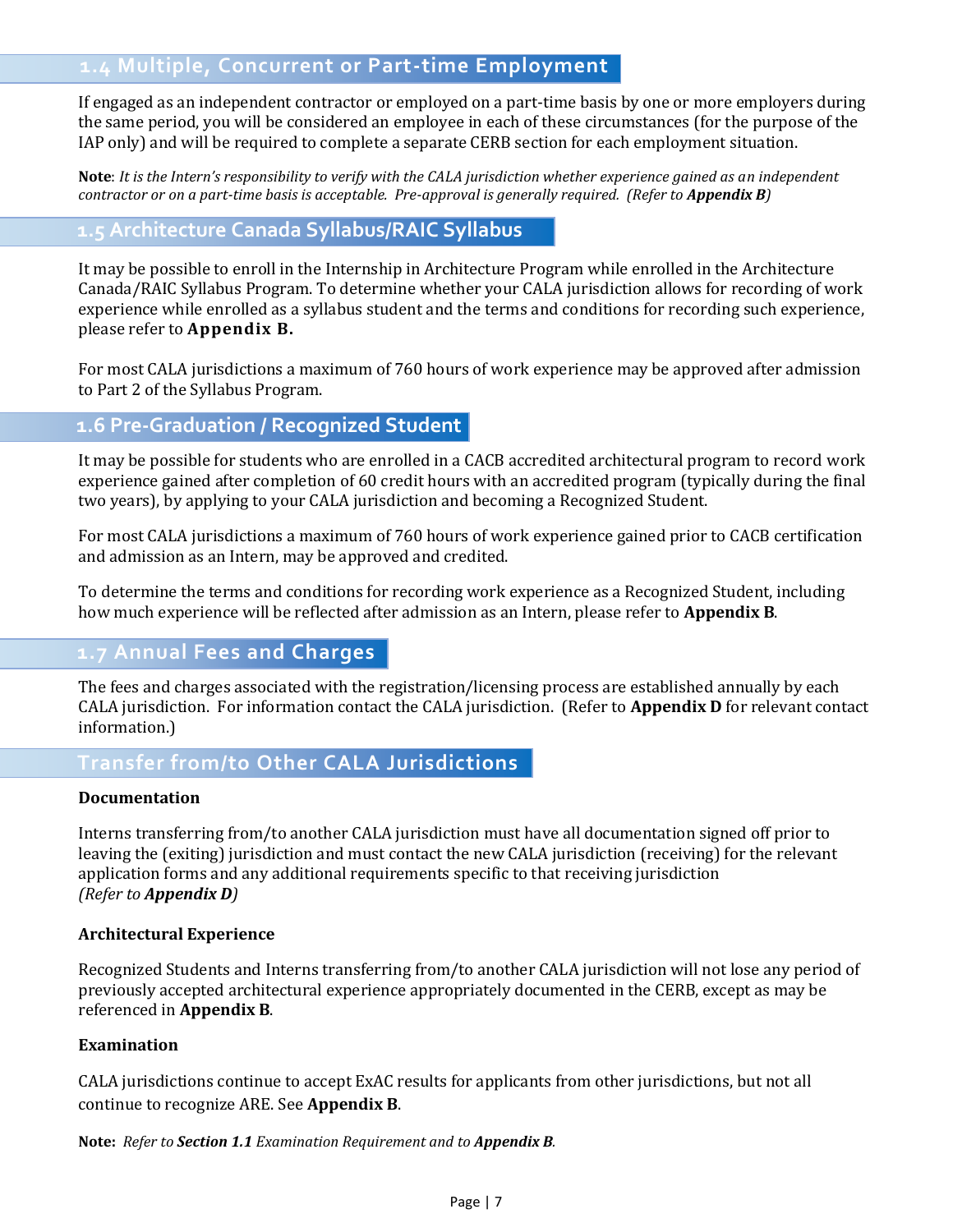## <span id="page-7-0"></span>**2. THE CANADIAN EXPERIENCE STANDARD: ARCHITECTURAL EXPERIENCE REQUIREMENTS**

*The fundamental purpose of the pre-registration/licensing employment period is to ensure that the Recognized Student/Intern is provided with sufficient 'hands-on' architectural experience to meet the standards of practical skill and level of competence required to engage in the practice of architecture in Canada.* 

It is the responsibility of the Recognized Student/Intern, before accepting architectural employment, to ascertain that the employment will provide the required scope of architectural experience. (Refer to **Section 2.2**) There may be variations regarding the acceptability of experience in each CALA jurisdiction. (Refer to **Appendix B**)

## **2.1 Documentation**

Professional experience gained prior to graduation can be beneficial to an intern's academic experience and will also encourage an earlier and more meaningful integration of the intern into the profession.

Pre-graduation experience obtained while a registered student in a CACB accredited architectural degree program may be considered as IAP experience. Up to 760 hours may be eligible for acceptance for candidates who meet all other requirements of the IAP except for CACB certification of their academic credentials.

The Recognized Student/Intern must maintain a record of architectural experience while enrolled in the IAP. All experience must be recorded in the **Canadian Experience Record Book** (CERB). (Refer to **Appendix F.**)

Experience will be reviewed and evaluated by the CALA jurisdiction at the end of each 900-1000 hours of architectural experience or at the change of employment. Each Intern will be provided with a record of the review at the end of each review period. (Refer to **Section 3.3**)

**Note:** *Credit will be granted only for experience gained as a Recognized Student, or while enrolled as an Intern in the IAP with your CALA jurisdiction.*

## **2.2 Architectural Experience**

### **Minimum**

The CALA jurisdictions require that Interns gain a **minimum of 3720 hours** of architectural experience recorded in the CERB which is used to chart progress. This experience must be gained under the personal supervision and direction of a Registered/Licensed Architect, approved by your CALA jurisdiction, in either an architectural practice or other eligible architectural employment situation. (Refer to **Section 2.3**)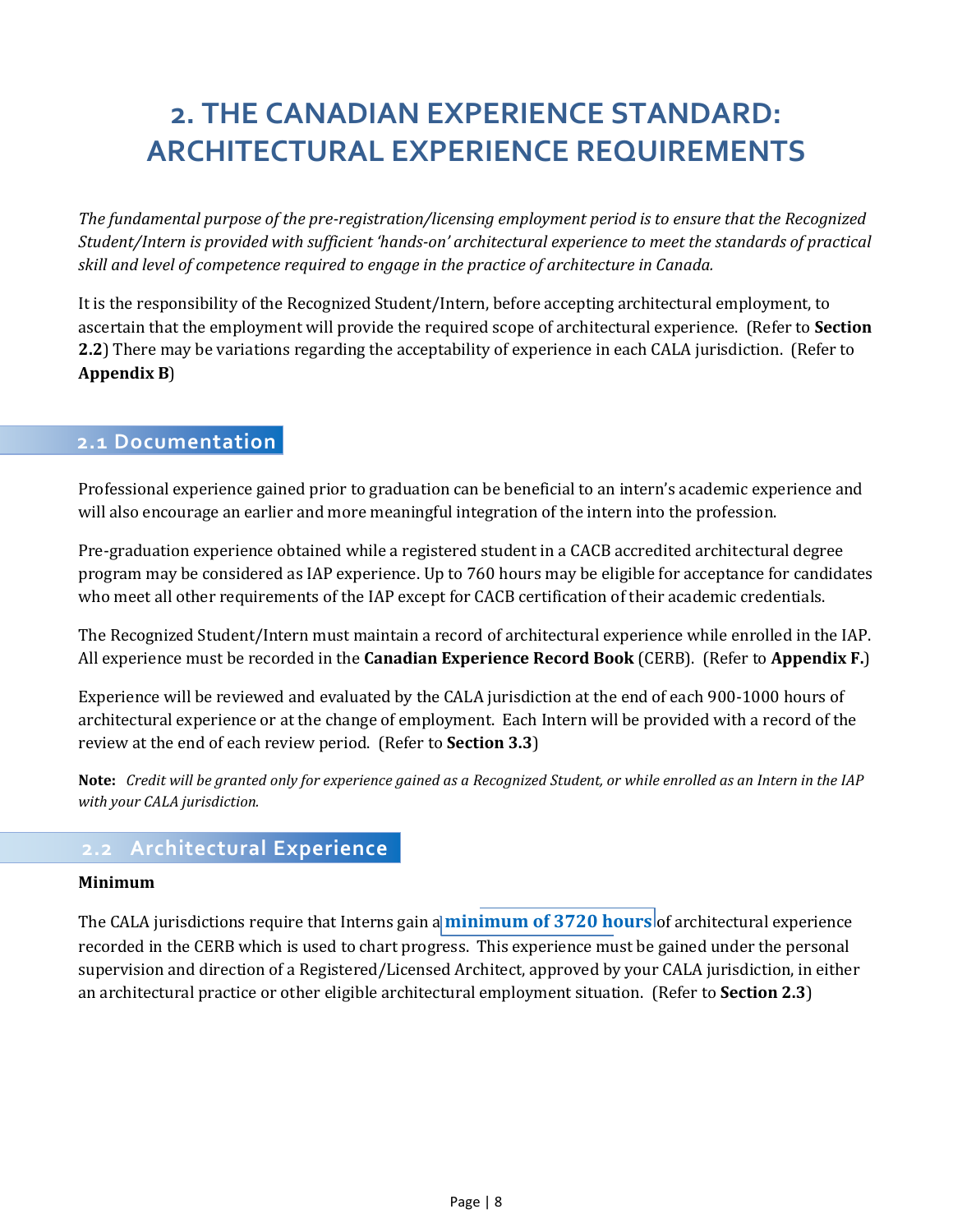## **Required**

**Category A-Design and Construction Documents**

### *(\*May occur during multiple phases of a project)*

- **1.** Programming
- **2.** Site and Environmental Analysis
- **3.** Schematic Design
- **4.** Engineering Systems Integration\*
- **5.** Building Cost Analysis\*
- **6.** Code Research\*
- **7.** Envelope Detailing
- **8.** Design Development
- **9.** Construction Documents
- **10.** Specifications and Materials Research\*
- **11.** Document Checking and Coordination\*
- **12.** Energy Literacy/Sustainability

**Category B-Construction Administration**

- **13.** Procurement and Contract Award **14.** Construction Phase-Office
- **15.** Construction Phase-Site

**Category C-Management**

**16.** Management of the Project

**17.** Business/Practice Management

The experience area descriptions and required activities are described in detail in **Appendix A**.

**Note:** *An Intern enrolled in the Architectural Experience Program (AXP) in a state or territory of the United Stated of America (USA) where AXP is mandatory may apply to have that architectural experience credited presuming acceptable documentation can be provided as evidence of completion.*

### **Fulfilment**

The Intern must demonstrate competence in each category, not merely document that certain amounts of time have been spent working in various areas. Upon completion of **3720 hours** of documented and accepted architectural experience within the categories and experience areas, the Intern will be advised in writing whether the architectural experience requirement has been fulfilled.

Once the required architectural experience in an area of practise is accepted, it will not have to be repeated, subject to the individual CALA jurisdiction requirements. (Refer to **Section 1.8** and to **Appendix B**)

## **Variety**

The Intern's architectural experience must satisfy the required hours stated under Categories A, B and C, which constitute the core areas of architectural practice. An Intern's experience **must** include different types of experience within multiple categories. An intern is not expected to know something about every building type, but to be exposed to enough variety to understand that there will be something to learn for each new project. Non-compliance with the requirement to gain experience for a "variety of projects" will be considered by the CALA jurisdiction **only in exceptional circumstances**. (Refer to **Appendix B**).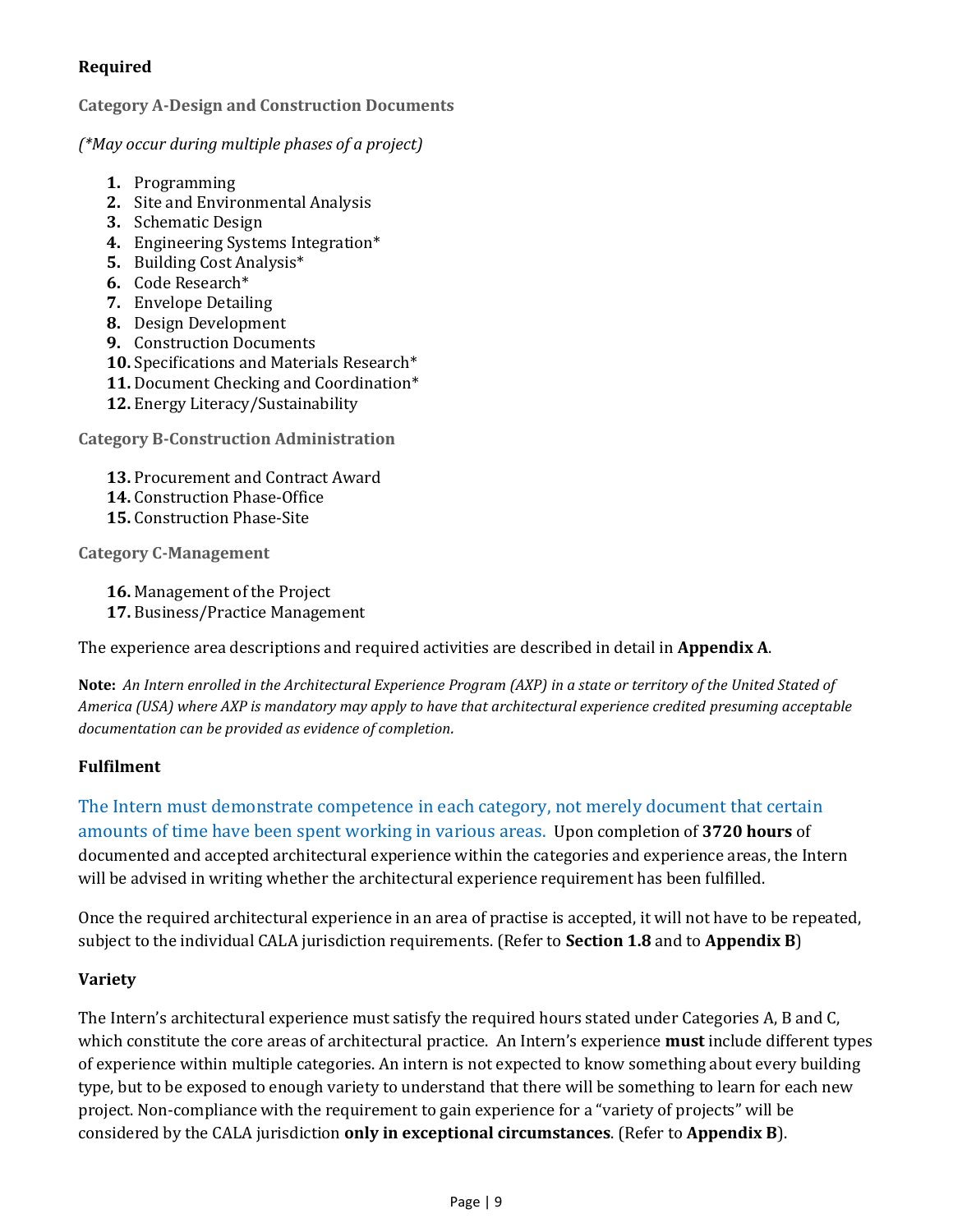## <span id="page-9-0"></span>**Local Knowledge/Currency**

CALA jurisdictions may require the Intern to demonstrate knowledge of local conditions of architectural practice as a requirement for registration/licensure. (Refer to **Appendix B**)

## **International**

Not all jurisdictions recognize international architectural experience.

All International architectural experience (outside Canada) gained by an individual while **NOT** in the IAP will be subject to interview or further review by the CALA jurisdiction. (Refer to **Appendix B**)

Any International architectural employment must be pre-approved, and experience gained **must** be under the personal supervision and direction of an Architect. Proof of the Supervising Architect's registration/licensing status in the jurisdiction where the work experience is gained must be provided. Where registration/licensing of architects is not a requirement this may be reviewed on a case-by-case basis by the CALA jurisdiction to which the Intern is reporting. The Supervising Architect in these instances must hold a valid architectural registration/licence in another jurisdiction. The Intern may be required to provide official documentation confirming the status of the Supervising Architect. (Refer to **Appendix B**)

## **Overtime**

To recognize overtime architectural experience, the **3720 hours** can be completed in a minimum of 1 ½ calendar years. However, an application for Registered membership cannot be submitted prior to two (2) years after admission as an Intern member. Some jurisdictions have established a maximum time limit for intern membership. (Refer to **Appendix B**)

### **Observer or Parallel Documents**

It is recognized that the Intern may not always be able to complete some areas of architectural experience directly, but may, for certain activities, participate as an **observer**. For example, it may be impractical in some instances for the Intern to represent the office at a site meeting and subsequently write the follow-up report.

However, it may be practical for the Intern to accompany the qualified person often enough to know what would be expected and prepare a follow-up report for review by the Supervising Architect. The Supervising Architect must indicate in his/her comments in the CERB to the CALA jurisdiction where the use of **parallel documents** or participation as an **observer** has occurred.

Credit for experience as an observer or by completing parallel documents may be granted by the CALA jurisdiction **only under exceptional circumstances. Contact the CALA jurisdiction for clarification.**

**Note:** *It is the Intern's responsibility to verify with his/her CALA jurisdiction whether architectural experience gained as an observer or by completing parallel documents will be accepted. (Refer to Appendix B)*

## **2.3 Eligible Architectural Employment Situations**

Architectural employment may be acceptable if pre-approved by your CALA jurisdiction, and gained in the employ of a government agency, crown corporation, institution, bank, engineering office, developer or corporation having a department or office that deals primarily with architectural design and construction as an 'owner' and is certified by an Architect who is employed in the same entity and who personally supervised and directed the architectural experience. (Refer to **Appendix B**).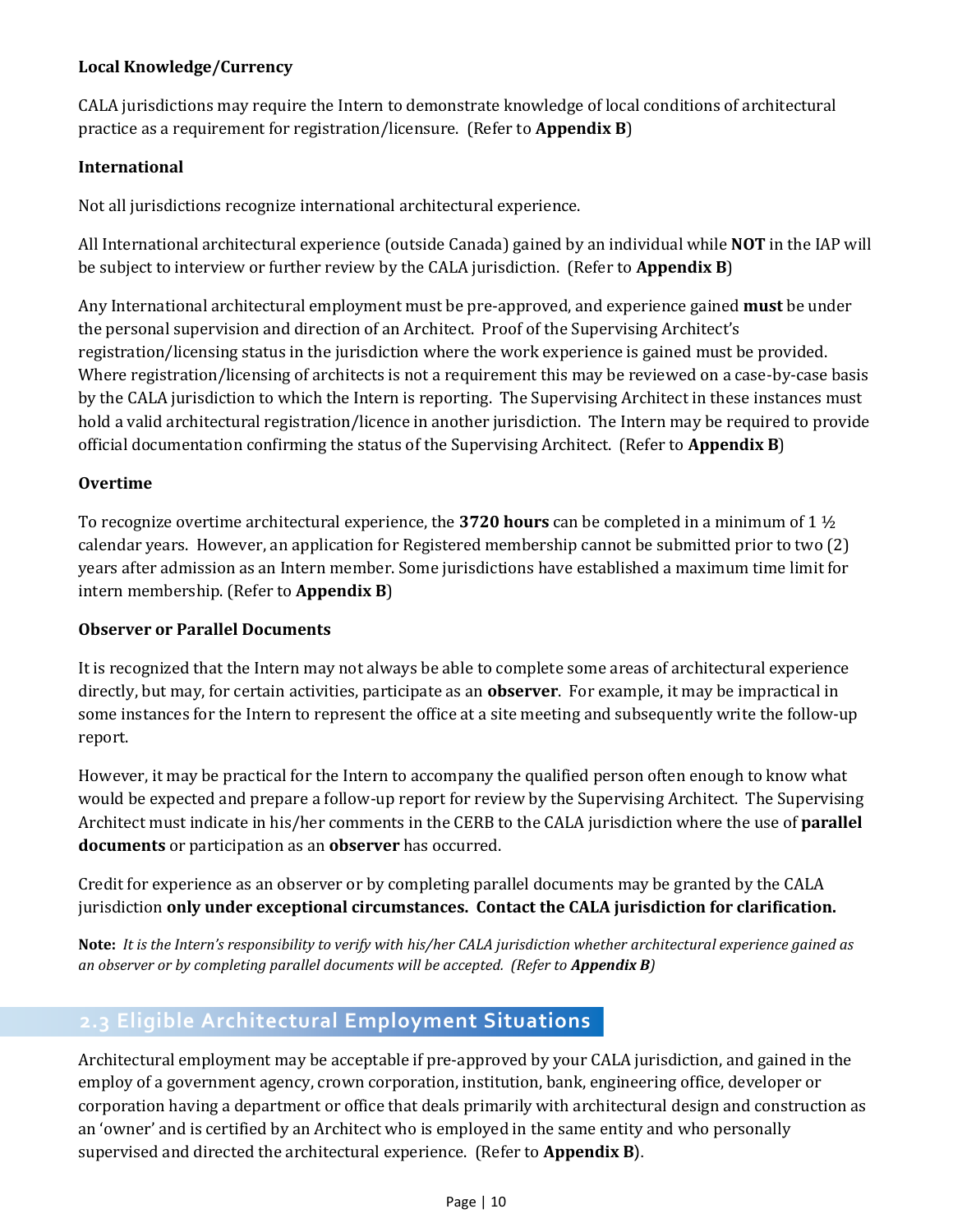## **3. CANADIAN EXPERIENCE RECORD BOOK (CERB)**

<span id="page-10-0"></span>*The purpose of the CERB is to provide the Recognized Student/Intern with a tool to record architectural experience, and to enable the CALA jurisdiction to verify and to assess the nature and breadth of this experience. The Intern is responsible for maintaining a record of architectural experience in the CERB. This record has several functions. For the Intern, it identifies areas where architectural experience is being gained and areas were deficiencies exist. The Intern can also use the CERB as a tool in discussions with the employer to ensure they are getting suitable work experience in each of the required categories. For the Supervising Architect, it is an assessment and personnel management tool. The emphasis in the IAP is to promote Intern/Supervising Architect/Mentor dialogue.*

**Note:** *Credit will be granted only for experience gained as a Recognized Student (Refer to Section 1.6), or while enrolled as an Intern in the IAP with your CALA jurisdiction.*

## **3.1 Submission for Review**

All architectural experience must be recorded in the CERB and signed by the Supervising Architect and Mentor. Interns are required to submit the CERB to the CALA jurisdiction for review upon completion of 900-1000 hours of architectural experience and/or at change of employment. Late submission will be considered as described in **Section 3.2**.

## **3.2 Late Submission of Architectural Experience**

All architectural experience submitted for late submission review and assessment must be recorded in the CERB and signed by the Supervising Architect and Mentor. Architectural experience gained as a Recognized Student or Intern in the IAP and submitted in excess of 12 months from the date of the last entry will be subject to special review and assessment by the CALA jurisdiction and the Intern may be subject to additional fees and an interview. Late submission of architectural experience may not be accepted by some CALA jurisdictions. (Refer to **Appendix B**)

## **3.3 Instructions for Completion of the CERB**

(Refer to **Appendix C** for specific instructions.)

When 900-1000 hours of architectural experience have been completed or at each change of employment, you must submit your signed, dated, and certified CERB. Recognized Students should submit at the end of each work term.

Have the Supervising Architect:

- Complete the Comments and Declaration portion
- Sign and date the CERB

Have the Mentor (not applicable for all Recognized Students – see **Appendix B**)

- Complete the Mentor Declaration portion
- Sign and date

In summary, the Intern should do the following:

- Submit the CERB section of the CALA jurisdiction **within 8 weeks** of the date of the last entry
- Interns must retain copies of their submission

The CALA jurisdiction will provide a summary or approve a summary of the total hours approved to date on a **Periodic Assessment Form** and may make comments or suggestions it believes will benefit the Intern. These comments should serve to reinforce the advice already given to the Intern by the Supervising architect and Mentor. (Refer to **Appendix B**)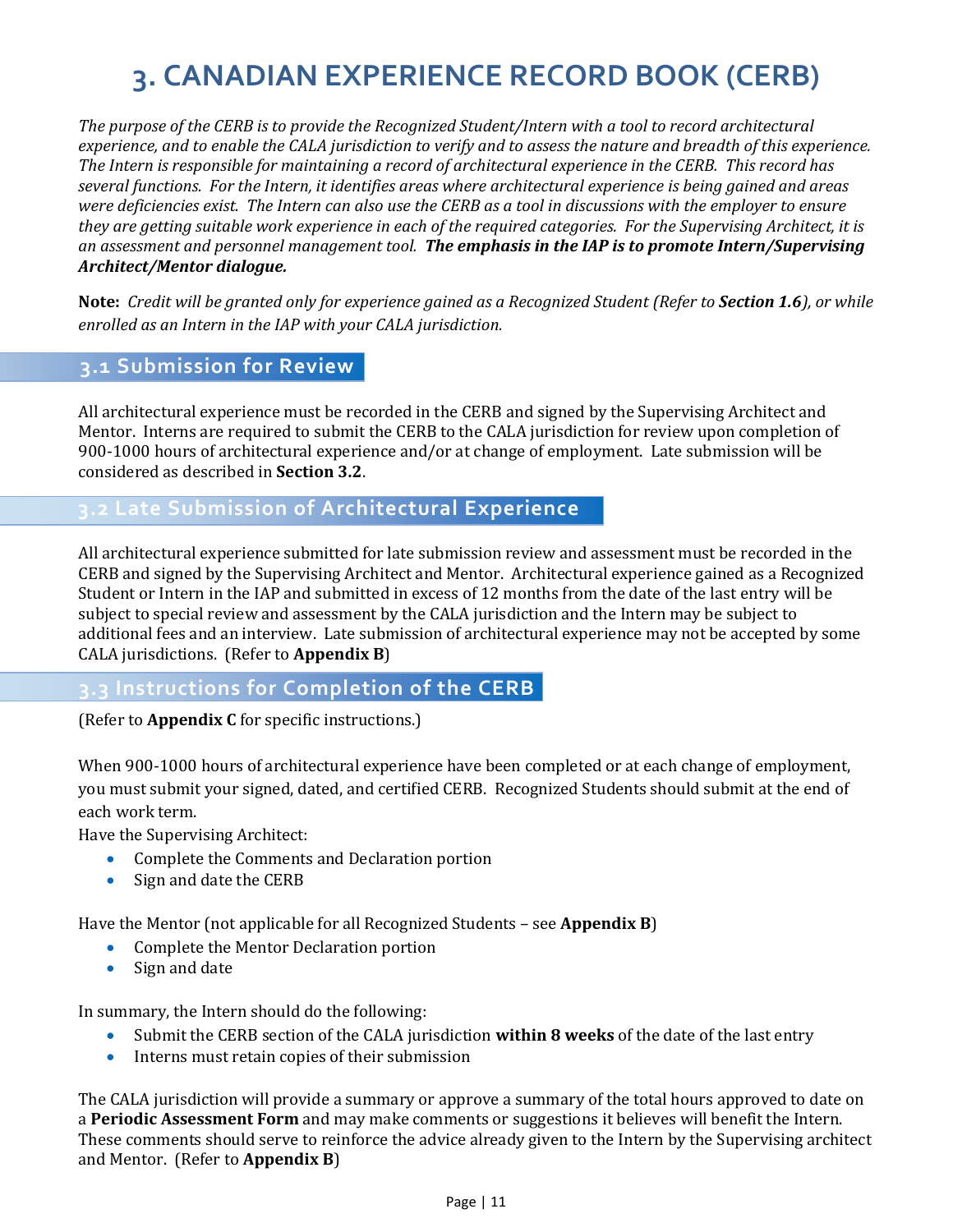## **Appendix A Architectural Experience Area Description and Required Activities**

<span id="page-11-0"></span>An Intern must acquire **3720 hours** to satisfy the IAP's architectural experience requirements. The following chart lists the required architectural experience categories and activities and the required hours for each

|                | <b>CATEGORY A: Design and Construction Documents</b>            | <b>Min. Hours Required</b> |
|----------------|-----------------------------------------------------------------|----------------------------|
| $\mathbf{1}$   | Programming                                                     | 80                         |
| $\overline{2}$ | Site and Environmental Analysis                                 | 80                         |
| 3              | <b>Schematic Design</b>                                         | 240                        |
| $\overline{4}$ | <b>Engineering Systems Integration</b>                          | 140                        |
| 5              | Building Cost Analysis*                                         | 80                         |
| 6              | Code Research*                                                  | 120                        |
| 7              | <b>Envelope Detailing</b>                                       | 80                         |
| 8              | Design Development                                              | 320                        |
| 9              | <b>Construction Documents</b>                                   | 760                        |
| 10             | Specifications and Material Research*                           | 120                        |
| 11             | Document Checking and Coordination*                             | 100                        |
| 12             | Energy Literacy/Sustainability                                  | 80                         |
|                | <b>Min. Hours</b><br>*May occur in multiple phases of a project | 2200                       |
|                |                                                                 |                            |
|                | <b>CATEGORY B: Construction Administration</b>                  |                            |
| 13             | <b>Procurement and Contract Award</b>                           | 120                        |
| 14             | <b>Construction Phase - Office</b>                              | 200                        |
| 15             | <b>Construction Phase - Site</b>                                | 200                        |
|                | <b>Min. Hours</b>                                               | 520                        |
|                |                                                                 |                            |
|                | <b>CATEGORY C: Management</b>                                   |                            |
| 16             | Management of the Project                                       | 120                        |
| 17             | <b>Business/Practice Management</b>                             | 120                        |
|                | <b>Min. Hours</b>                                               | 240                        |
|                | Total Hours required in Categories A, B, C:                     | 2960                       |
|                | <b>Remaining Additional Hours</b>                               |                            |
|                | (may be gained in experience areas 1-17):                       | 760                        |
|                |                                                                 |                            |
|                | TOTAL ARCHITECTURAL EXPERIENCE HOURS REQUIRED:                  | 3720                       |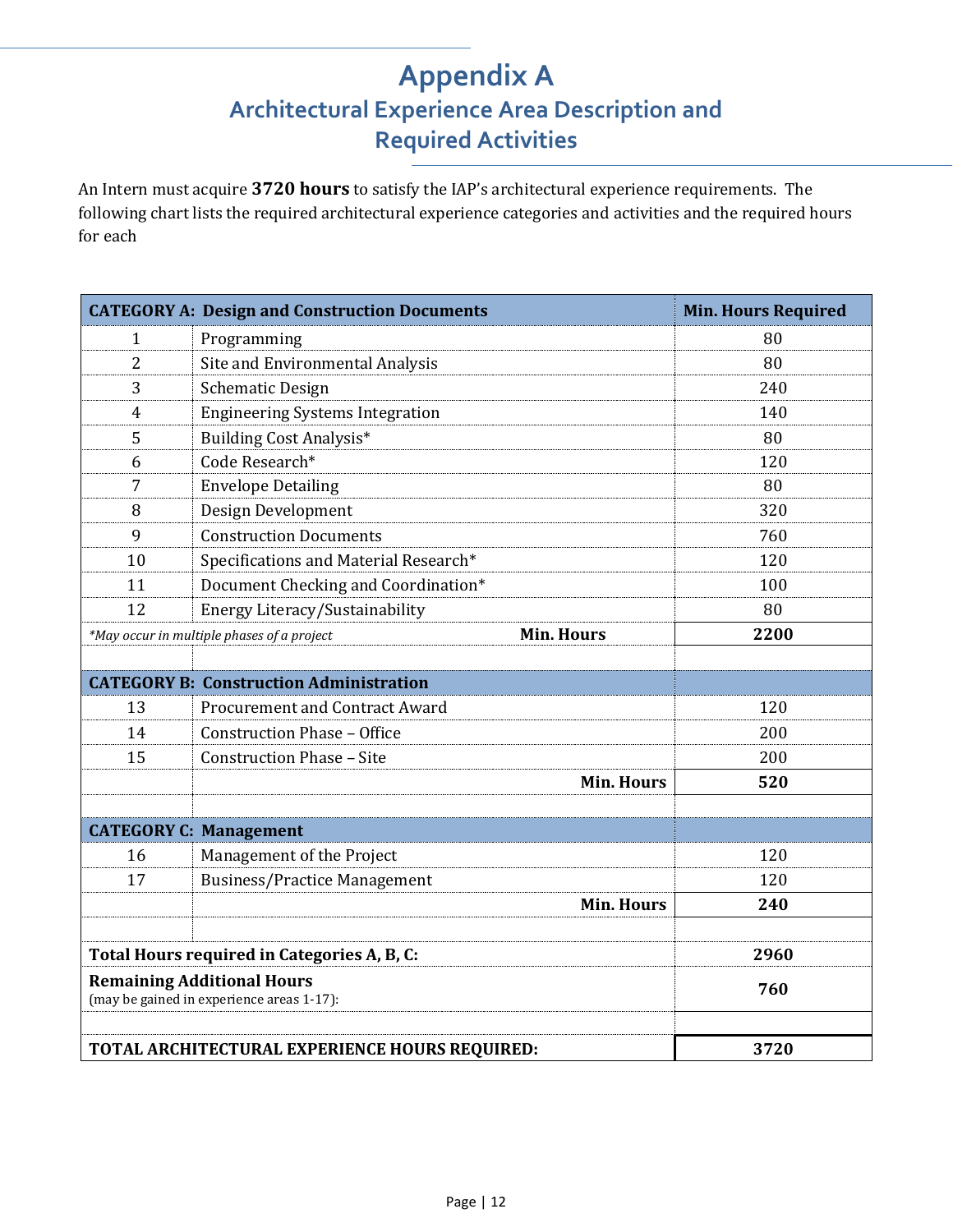### **1. Programming**

Programming is the process of understanding and setting forth in writing the client's requirements for a given project. Steps in this process include establishing goals, considering a budget, collecting, organizing and analyzing data, identifying and developing concepts, and determining needs. Client-Architect agreements presume that the client will furnish the program. Involvement of the Architect, in writing the program will be a service not covered in the traditional agreement for Design and Construction Administration. However, many clients employ the Architect to assist them in preparing a functional program. The project will also be affected by the mortgage lender; public officials involved in health, welfare and safety; future tenants, and, increasingly, the people who will work in the built environment. Their input at the programming stage is essential to maintain an orderly and productive design process.

*Typical required Intern Activities include the following:*

- *Participate in conferences with the clients regarding programming, periodic reviews and formal presentations and assist in preparing minutes or reports for future reference.*
- *Assist with presentations at zoning and variance hearings, and at meetings with the clients and consultants of these projects.*
- *Assist in preparing the summary and evaluation of data and requirements obtained from all sources.*
- *Research current literature pertaining to architectural programming.*

#### **2. Site and Environmental Analysis**

Site analysis includes land planning, urban design and aspects of environmental evaluation. Land planning and urban design are concerned with relationships to surrounding areas and involve consideration of the physical, economic and social impact of proposed land use on the environment, ecology, traffic and papulation patterns. Governmental agencies frequently require documentation prepared by specialist consultants on the results that construction will have on the site and on the surrounding lands (i.e. environmental impact studies). Decisions relating to site analysis must involve the selection, organization and evaluation of pertinent data that will lead to a resolution of the client's program while conforming to legal requirements.

- *Assist in analyzing several sites to assess the feasibility of their use for a proposed project.*
- *Help analyse the feasibility of using a specific site for a project. Assist in the analysis of specific land use and location for a project. Assist in the formulation of the most appropriate land use strategy to achieve a desired environmental impact.*
- *Research site restrictions such as zoning, easements, utilities, etc. Participate in public hearings about land use issues and prepare reports for future reference.*

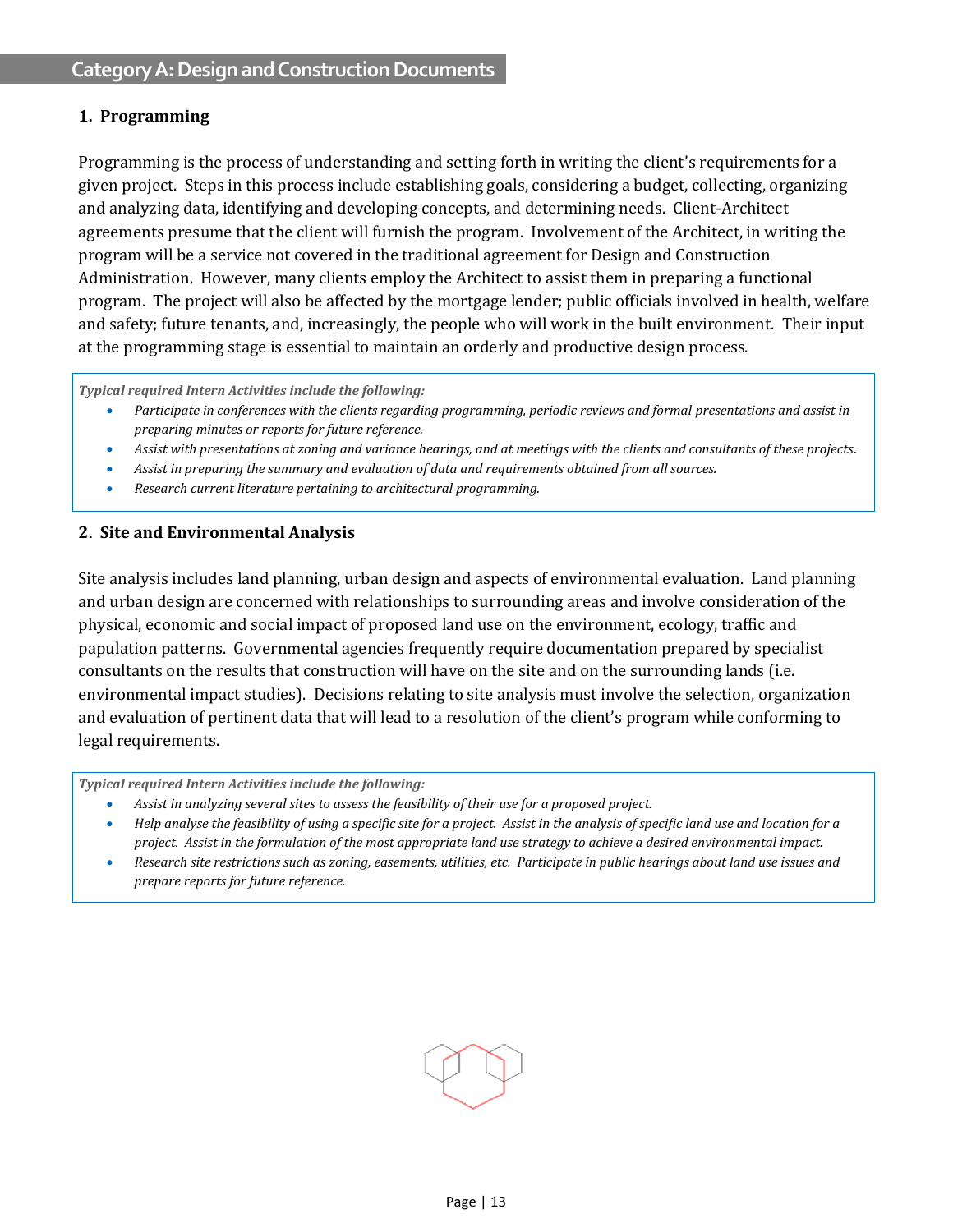### **3. Schematic Design**

From the client-approved program and budget (mutually accepted), the Architect develops alternative solutions to satisfy the program, massing, site location and orientation, response to environmental factors regulatory and aesthetic requirements. The preferred scheme(s) is presented to the client for approval.

*Typical required Intern Activities include the following:*

- *Participate in the development and preparation of preliminary design concepts to determine the spatial relationships the best satisfy the client's program.*
- *Participate in the development and coordination of program requirements with the consultants.*
- *Participate in development of a project fire and life safety strategy.*
- *Assist in the preparation of presentation drawings and models.*
- *Assist in the analysis and selection of building and engineering systems.*
- *Research and evaluate building envelope strategy.*
- *Participate in design review and approval meetings with the clients, user groups, authorities having jurisdiction, community.*

#### **4. Engineering Systems Integration** *(may occur in multiple phases of a project)*

The Architect is usually responsible for the selection, design, and coordination of all building systems, including the engineering systems. The emphasis of this experience requirement is to develop an understanding, under the direct supervision and control of the Architect, of the integrated engineered systems normally designed by the consultants and provided by product suppliers, manufacturers, and fabricators. These traditionally have included structural, mechanical and electrical systems as well as other technical innovations and special requirements, such as telecommunications and computer applications.

Architects must know how engineering systems work, including system benefits and limitation, availability, cost and space requirements necessary to provide the basis for system design, selection and integration. This knowledge also provides the vital communication links necessary for appropriate interaction with engineering consultants and product suppliers.

- *Become familiar with construction methods and performance of different building and engineering systems.*
- *Understand safety requirements and the selection process for building and engineering systems.*
- *Assist in research, analysis and selection of building and engineering systems during the schematic design and development phases.*
- *Help coordinate engineering systems documents provided by the consultants into the construction documents produced by the Architect.*
- *Review consultants' drawings for conceptual understanding of systems, space requirements and possible conflicts or interference of structure, duct work, plumbing lines, electrical fixtures, etc.*
- *Assist in reviewing shop drawings, evaluating samples and maintaining records.*
- *Visit job sites and observe installation and integration of engineering systems, construction details and space requirements.*
- *Attend systems start up, operation and maintenance meetings required for acceptance and use by the client.*
- *Become familiar with relevant codes and regulatory standards applicable to various building and engineering systems.*
- *Check maintenance manuals and warranties submitted by contractors for conformance with contract documents.*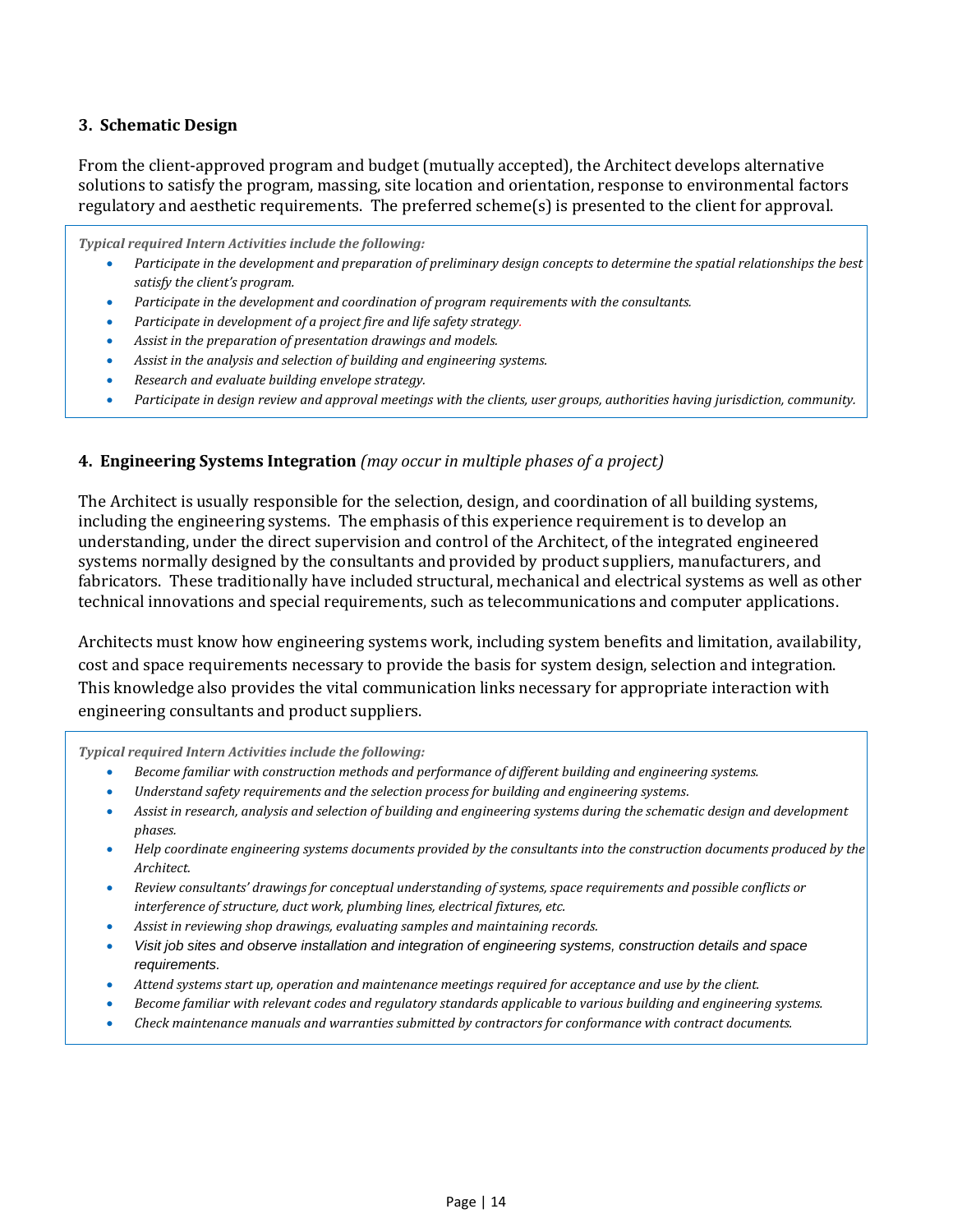## **5. Building Cost Analysis** *(may occur in multiple phases of a project)*

An important responsibility of the Architect is to evaluate the estimated construction cost. Reasonable estimates are crucial to the client. They influence decisions involving basic design, selection of building products and system and construction scheduling. Long-term maintenance, as well as tax impact of material and system selection (value engineering), are additional factors that bear on development of the project. For their own preliminary analysis, most Architects use computations based on area and/or volume. Estimates of construction cost provided later in the design process are frequently made based on labour and material requirements (quantity surveys), a method that requires a more specialized knowledge of construction costs.

*Typical required Intern Activities include the following:*

- *Calculate the areas and volumes of a project and its characteristic components.*
- *Make a simplified quantity takeoff of selected materials and prepare comparative cost analysis.*
- *Assist in the preparation of cost estimates of each stage of a project.*
- *Review various references and texts utilized in cost estimating.*
- *Assist in the preparation of cost analyses for current projects, using a variety of indices.*
- *Conduct a survey of current costs per square or cubic metre of various types of projects, using local costs data.*
- *Analyze cost for compliance with various sustainability programs*
- *Assist in project life cycle costing exercises*
- *Assist/review costing of scope changes during construction*
- *Assist in presentation of cost analyses to clients*
- *Review and analyze cost consultant estimates*
- *Participate in project value engineering exercises*

### **6. Code Research** *(may occur in multiple phases of a project)*

Building inspectors as well as officials in zoning, environmental and other agencies relating to the health, welfare and safety of the public, oversee the enforcement of federal, provincial and local regulations related to building construction. The codes promulgated by these various agencies have a direct bearing on the total design process. Knowledge of the applicable project codes and regulations is an integral part of the design of every project and the overall practice of architecture.

- *Assist in searching and documenting codes, regulations, etc. for two or more specific projects.*
- *Study procedures necessary to obtain relief or variances from requirements as they relate to a project.*
- *Calculate certain variables (i.e. numbers and size of exits, stair dimensions, public toilet rooms, ramps) in satisfaction of code requirements.*
- *Determine a project's allowable land coverage as well as maximum areas in compliance with zoning and any other related ordinances.*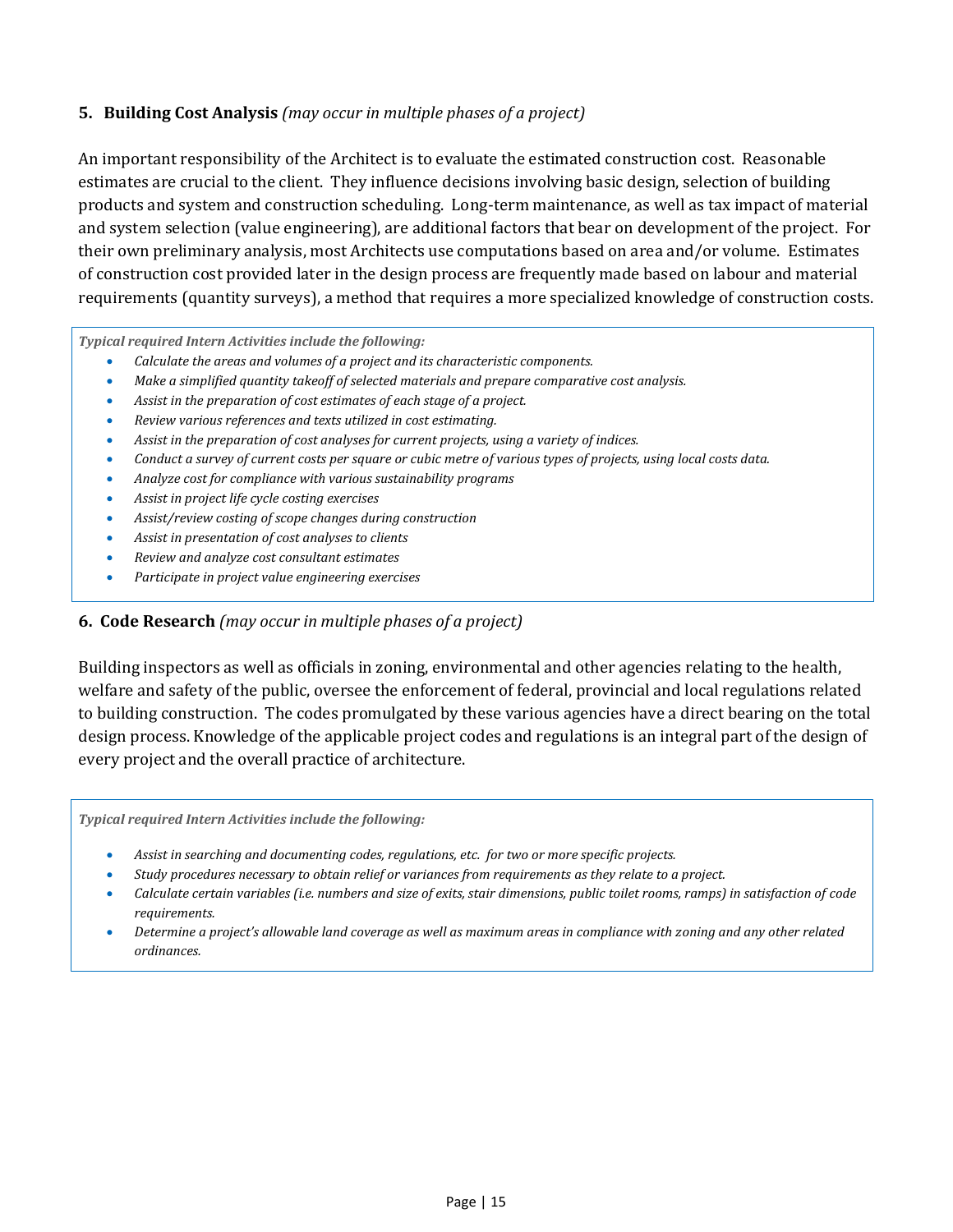## **7. Envelope Detailing**

The building envelope is the physical separator between the interior and the exterior environments of a building. It serves as the outer shell to help maintain the indoor environment and facilitate its thermal control. The performance and compatibility of materials, fabrication process and details, their connections and interactions are the main factors that determine the effectiveness, energy efficiency and durability of the building enclosure system. Building envelope design is a critical area of architectural practice that draws from all areas of building science. By understanding the importance of the building envelope and its detailing, architects play a key role in designing projects that are well built and operate well.

*Typical required Intern Activities include the following:*

- *Assist in the development of the project building envelope strategy.*
- *Work in the preparation of building envelope details and wall sections.*
- *Assist in the preparation of building specifications related to the building envelope.*

#### **8. Design Development**

Based on the client-approved schematic design and estimate of construction cost, the Architect fixes and details for the client's further approval, the size and character of the entire project, including selection of materials and building and engineering systems.

*Typical required Intern Activities include the following:*

- *Participate in the preparation of detailed design development drawings from schematic design documents.*
- *Participate in the preparation of detailed design development drawings for the building envelope. (should be recorded under Envelope Detailing).*
- *Assist in developing various schedules and outline specifications for materials, finishes, fixed equipment, fixtures and updates to project schedule.*
- *Assist in developing various schedules and outline specifications for materials, finishes, fixed equipment, fixtures and updating construction costs. (Record under Building Cost Analysis)*
- *Help coordinate building and engineering systems proposed for the project. (Record under Engineering Systems Coordination)*
- *Review fire and life safety strategy and select fire separation systems.*
- *Participate in design review and approval meetings with clients, user groups, authorities having jurisdiction, community, etc.*

#### **9. Construction Documents** (Not Including Specifications and Material Research)

Construction documents describe in graphic form, all the essentials of the work to be done, location, size, arrangement, and details of the project. Since the successful and timely execution of these documents can be equated closely with an office's financial success, Architects constantly search for more efficient ways to produce construction documents. Regardless of the method of preparation, it is extremely important that the documents be accurate, consistent, complete and understandable. This requires thorough quality control including constant review and cross-checking of all documents. In addition, effective coordination of consultants' drawings is essential to avoid conflicts and interference in the construction of the Architect's designs.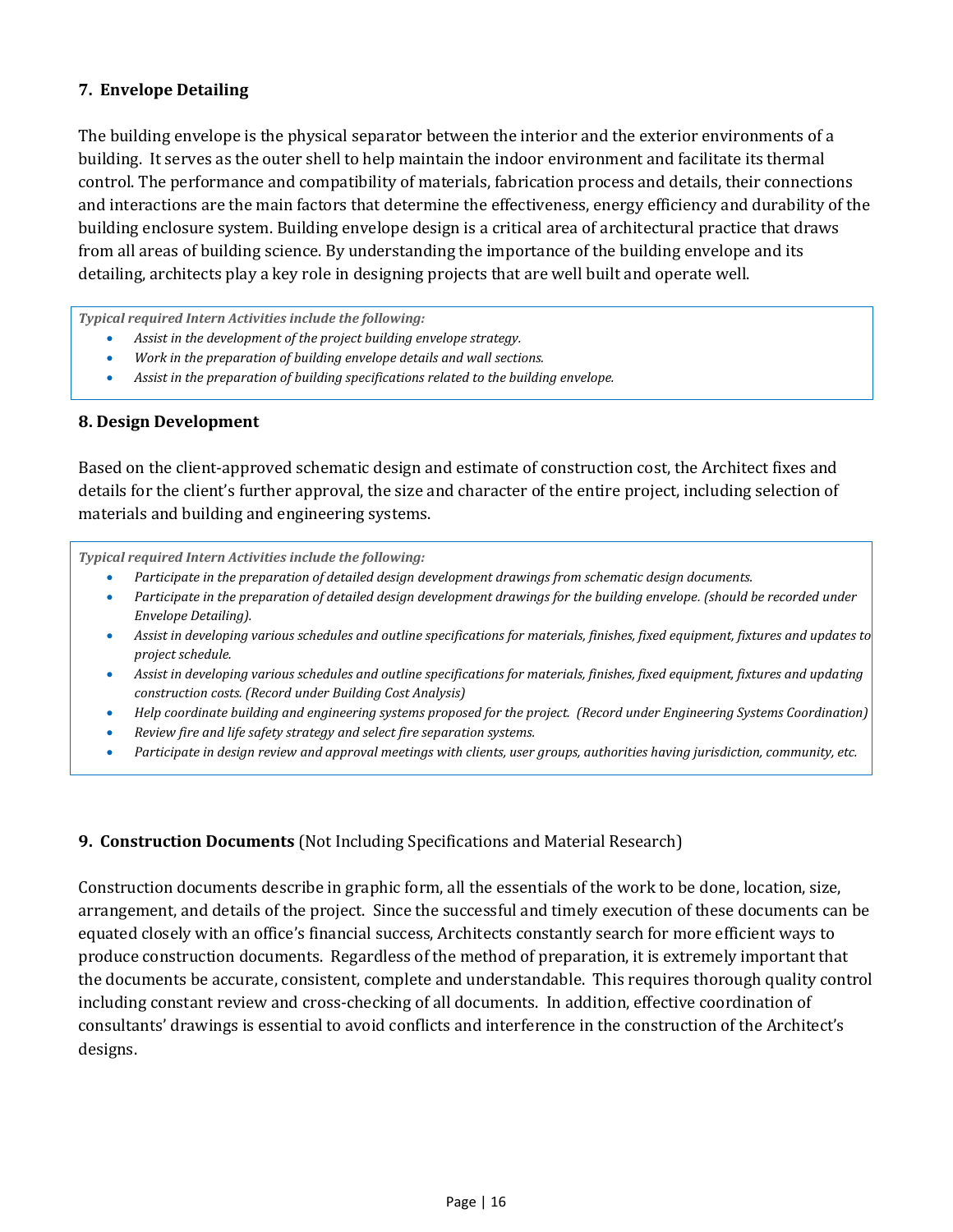*Typical required Intern Activities include the following:*

- *Work on the preparation of construction documents. Including but not limited to:*
	- o *Site plan*
	- o *Fire and life safety plan*
	- o *Building plans*
	- o *Building elevations*
	- o *Building sections*
	- o *Exterior wall sections*
	- o *Envelope details*
	- o *Schedules*
	- o *Stair plans, sections and details*
	- o *Interior elevations and details*
- *Develop technical skills in drafting drawings accuracy, completeness, clarity and understanding by others through work in the preparation of detail drawings.*
- *Assist in the coordination of all documents produced by the Architect and the consultants.*
- *Assist in the coordination of all documents produced by the engineering consultants. (Record Under Engineering Systems Coordination)*
- *Develop a knowledge of professional responsibilities and liabilities arising from the issuance of construction documents. Participate in the mechanics of assembling the finished construction documents.*
- *Assist the job captain (or equivalent) in routine administrative/control tasks.*

## **10. Specifications and Materials Research** *(may occur in multiple phases of a project)*

Well-grounded knowledge of specification-writing principles and procedures is essential to the preparation of sound, enforceable specifications. Unless these skills are properly developed, expert knowledge of materials, contracts and construction procedures cannot be communicated successfully. A fundamental principle of specification writing requires the Architect to understand the relationship between drawings and specifications, and to be able to communicate in a logical, orderly sequence, the requirements of the construction process. Many factors must be considered in the selection and evaluation of material or products to be used in a project: appropriateness, durability, aesthetic quality, initial cost, maintenance, etc. To avoid future problems, it is extremely important the Architect recognize the function of each item to be specified. The Architect must carefully assess new materials as well as new or unusual applications of familiar items, regardless of manufacturer representations, to be certain no hidden deficiencies exist that might create problems for the client and expose the Architect to liability.

- *Review construction specifications' organization, purpose and format, and assist in writing specifications.*
- *Review and analyze bidding forms, lien provisions, supplementary and special conditions and obtain the client's insurance and bonding requirements.*
- *Research and evaluate data for products to be specified, including information regarding availability, cost, code acceptability and manufacturers' reliability. Attend manufacturers' and suppliers' presentations in connection with this research.*
- *Research industry standards and guidelines for specific classes of products (e.g. curtain walls, aluminum windows) as they affect various manufacturers' products being considered for acceptability on a project.*
- *Research construction techniques and systems and understand workmanship standards such as poured-in-place concrete, masonry construction.*
- *Evaluate the potential for using master specifications in a project specification, including procedures needed to adapt individual sections for this use.*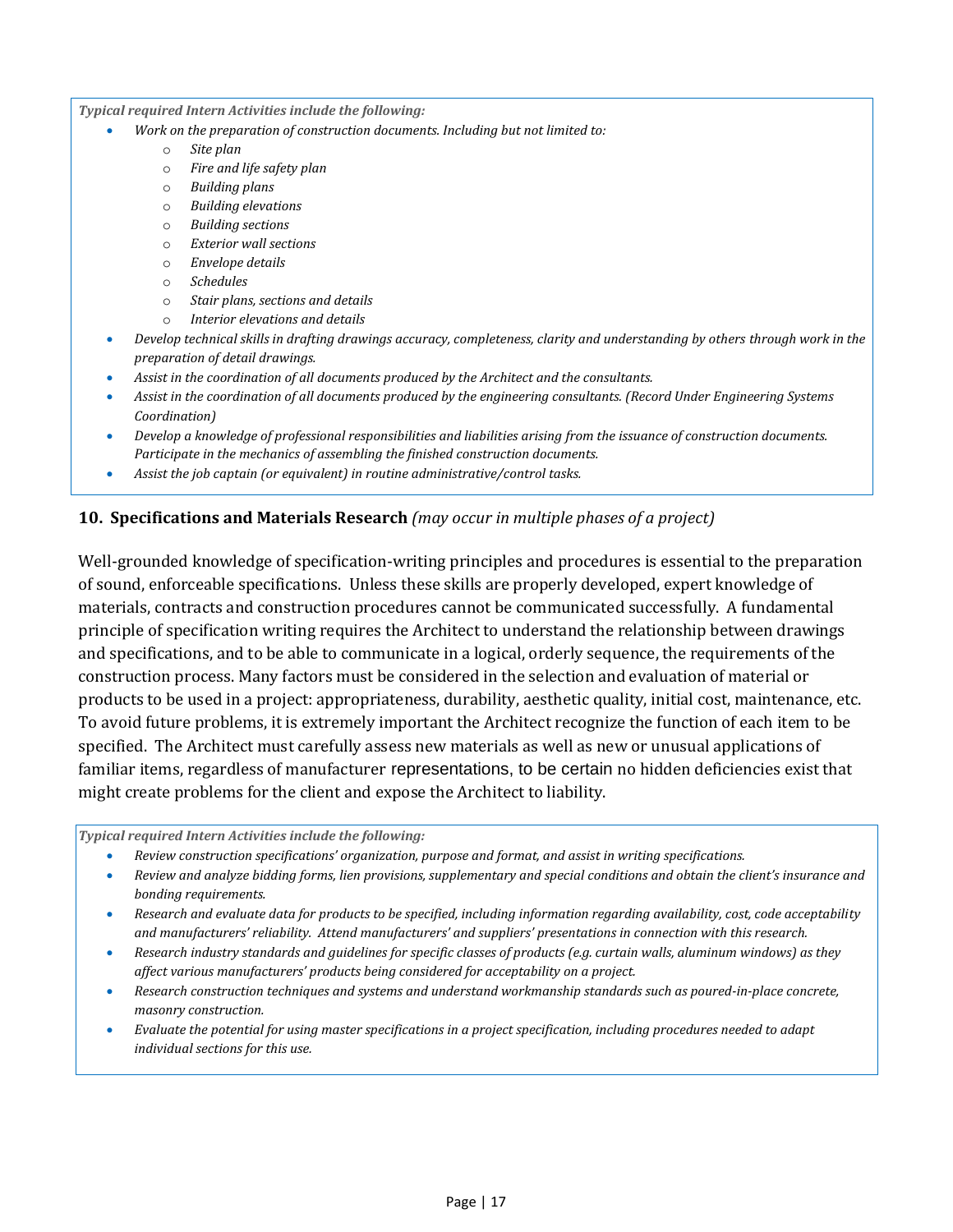## **11. Document Checking and Coordination** *(occurs in multiple phases of a project)*

Close coordination between drawings and specifications is required when preparing construction documents. The work of each consultant must be reviewed regularly and checked against the architectural drawings as well as the drawings of other consultants to eliminate conflicts. Before final release for construction purposes, the drawings must be checked and cross-checked for accuracy and compatibility. The role of the architect as a coordinating professional is a key responsibility. Thorough project document coordination is crucial and has far-reaching significance during construction.

*Typical required Intern Activities include the following:*

- *Assist in cross-checking products and materials called for in the specifications for consistency with corresponding terminology and descriptions on the drawings.*
- *Check drawings prepared by others for relevance and accuracy of dimensions, notes, abbreviations and indications.*
- *Assist in developing a schedule of lead time required for proper coordination with other disciplines.*
- *Check consultants' drawings with architectural drawings and other consultants' drawings for possible conflicts.*
- *Assist in the final project review for compliance with applicable codes, regulations, etc.*

#### **12. Energy Literacy/Sustainability**

Energy literacy refers to understanding the nature and role of energy in the world, the economic environment and environmental factors that affect decisions about energy use, and an ability to apply this understanding to solve problems and address related requirements.

*Typical required Intern Activities include the following:*

- *Review principles, terminology and strategies for energy efficiency and environmental impacts.*
- *Assist in calculation of credits in various sustainability programs*
- *Research and apply building code requirements for energy utilization*

## **C Category B: ConstructionAdministration**

#### **13. Procurement and Contract Award**

There are different routes by which the design and construction of a building can be procured. The selected route should follow a strategy which aligns with the long-term objectives of the client's needs. Depending on the project type, procurement can occur in several different phases of the work. There are a variety of methods for procuring the construction service for a building project. Once the procurement type is established, the associated construction contract and related documents are the formal instruments that bind the major parties together in the construction phase. They detail the desired product and services to be provided in its construction, as well as the consideration to be paid for the product and services under terms and conditions.

- *Assist in the pre-qualification of bidders.*
- *Assist in the receipt, analysis and evaluation of bids, including any alternative, discounted or unit prices.*
- *Learn what information and submittals are required prior to issuance of notice to proceed.*
- *Assist in evaluating product considerations in preparing addenda.*
- *Assist in the preparation and negotiation of construction contracts and become familiar with the conditions of the contract for construction in order to identify the rolls of the Architect, contractor, owner, bonding company and insurer in the administration of the construction phase.*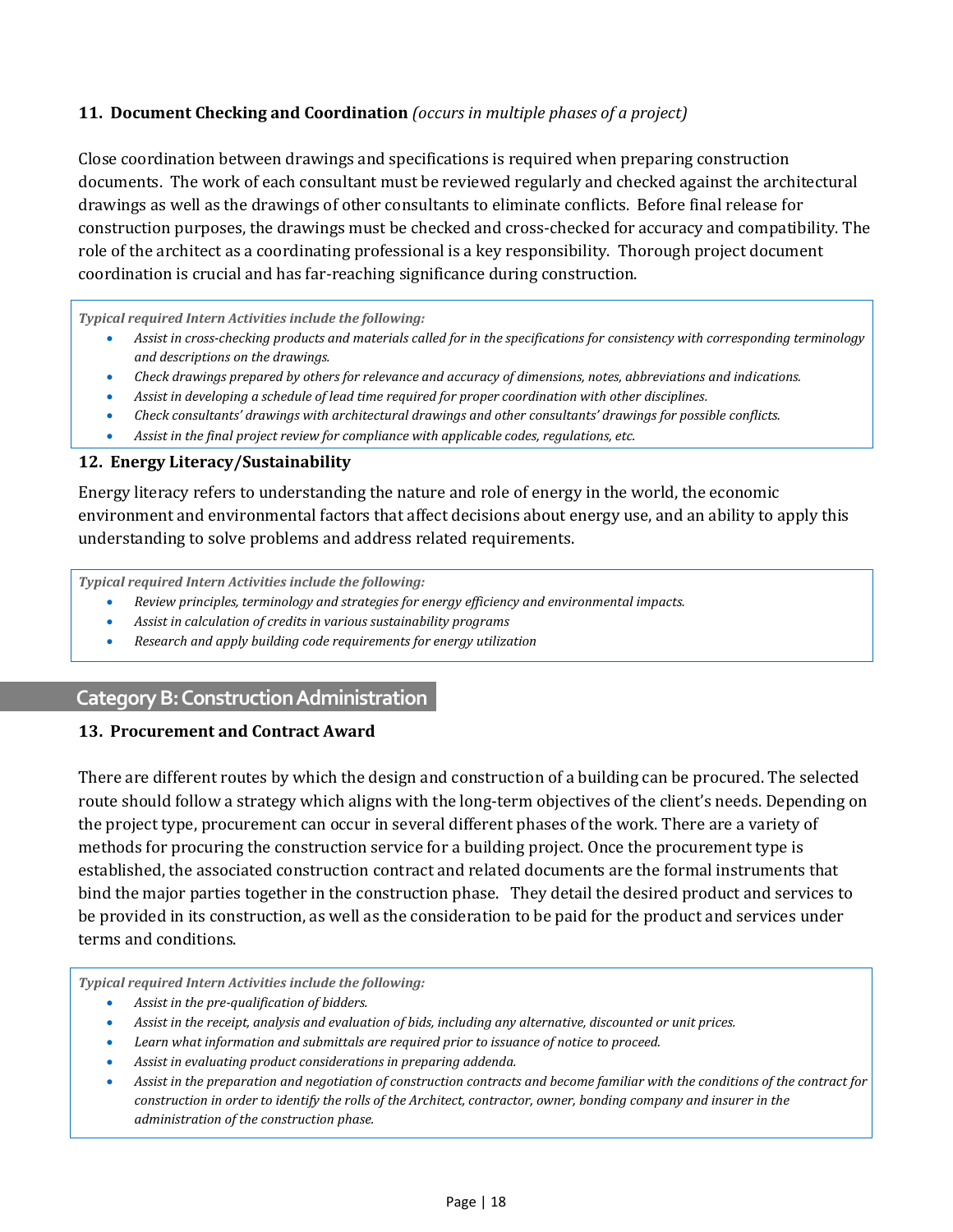### **14. Construction Phase – Office**

During the construction phase there are many related tasks that do not directly involve field observations: processing contractors' applications for payment, preparing change orders, reviewing shop drawings, and evaluating samples, adjudicating disputes, etc. The Architect's handling of these matters will usually have a direct impact on the smooth functioning of the work in the field. For example, prompt processing of the contractor's application for payment, including review of any substantiating data that may be required by the contract documents, helps the contractor, and Architect maintain an even flow of funds and avoid delays and charges. Items such a shop drawings, samples and test reports submitted for the Architect's review must be acted upon promptly to expedite the construction process. Changes in the work that may affect the time of construction or modify the cost are accomplished by change of orders. Interpretations necessary for the proper execution of work must be promptly given in writing even when no change order is required.

*Typical required Intern Activities include the following:*

- *Assist in processing applications for payment and preparing certificates for payment.*
- *Assist in reviewing shop drawings, evaluating samples submitted and maintaining records.*
- *Assist in interpreting documents and preparing supplemental instructions and requests for information.*
- *Assist in evaluating requests for changes and preparing change orders.*
- *Participate in resolution of disputes and interpretation of conflicts relating to the contract documents.*
- *Become familiar with the legal responsibilities of the Client, Contractor and Architect.*
- *Participate in the review of record documents at project completion.*

#### **15. Construction Phase – Site**

In administrating the construction contract, the Architect's function is to determine if the contractor's work generally conforms to the requirements of the contract documents. To evaluate the quality of material and workmanship, the Architect must be thoroughly familiar with all the provisions of the construction contract. Reports on the stage of completion of scheduled activities are collected and compared to the overall project schedule at job site meetings. These meetings facilitate communication between the contract parties and produce a detailed progress record. The Architect must determine, through observation, the date of substantial completion and receive all data, warranties and releases required by the contract documents prior to final review and final payment. In addition to these construction-related responsibilities, The Architect interprets contract documents when disagreements occur and judges the dispute impartially, even when the owner is involved. Dissatisfaction with the Architect's decision can lead to arbitration or litigation.

- *Visit the job site and participate in observation of the work in place and material stored and prepare field reports of such reviews. Review and analyze construction time schedules. Understand the various network methods (e.g. critical path method) potentially available to the contractor.*
- *Develop an awareness of the contractual obligations related to the observation of construction by reviewing contract documents and participating in professional development programs.*
- *Attend job-site construction meetings and assist in recording and documenting all actions taken and agreed to at such meetings.*
- *Participate in the substantial completion review and assist in the deficiency list verification*
- *Participate in the final acceptance review with the client and other involved parties.*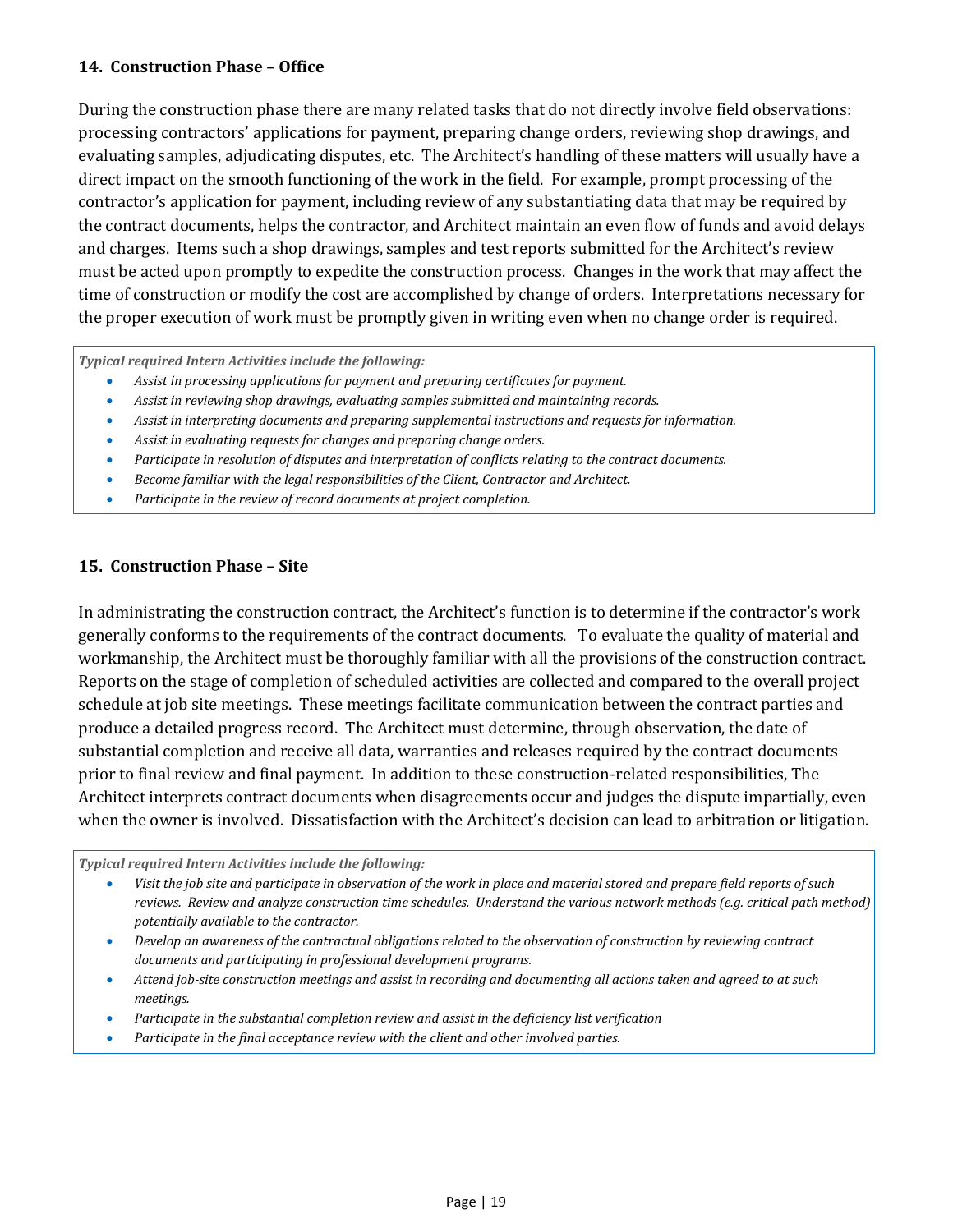#### **16. Management of the Project**

The economic and professional health of an architectural practice depends on an orderly, trackable method of project execution. A clearly defined project work plan and the efficient management of project tasks requires participation and input from team members, consultants, client representatives and other key decision-makers (financial experts, developers, lawyers, and contractors). The project manager defines consensus goals, and coordinates tasks and scheduling. Team building depends on clear goals and good communication, with attention to decisions that influence the work of multiple team members.

A project file initiated and maintained by the project manager is the comprehensive record of the project's life and a useful resource for future endeavours and against claims. The work plan must be congruent with all project-related contractual agreements (which are normally maintained in the project file). Scheduled quality control reviews are identified in the work plan; the project manager may request interim reviews in advance of established submittal dates. It is the project manager's responsibility to measure actual schedule/budget progress against the work plan, assess discrepancies and take the corrective actions necessary to maintain project control. The project manager also maintains design quality during bidding, contract negotiation and construction phases through administration of the project file, oversees the architectural practice's construction representative and monitors scheduled on-site quality reviews. Finally, the project manager closes out project records and agreements and sets up future post-occupancy evaluation procedures.

*Typical required Intern Activities include the following: (for a specific project following award of the project to the Architect)*

- *Review the architectural practice's project management manual or all relevant forms, checklists and other practice aids if a manual does not exist.*
- *Understand the procedure for assignment of project management responsibilities and the project manager's role in the acquisition process.*
- *Participate in the development of a project workplan including identifying goals, client requirements, responsibilities, a firstcut schedule and the project record.*
- *Review work plan against all project-related contractual agreements.*
- *Become familiar with team management including role assignments, team communication methods and frequency, and maintaining the project file.*
- *Review design documentation standards and understand expected levels of documentation at each phase of the project.*
- *Attend quality reviews at project development milestones identified in the work plan.*
- *Assist in preparing project status assessments including schedule and scope variances and actions required to maintain project budget control.*
- *Review the project management file for close-out activities such as contractual fulfillments, final fee for services, invoicing and modifications (e.g. change orders)*
- *Attend post-occupancy evaluation trips to completed project sites.*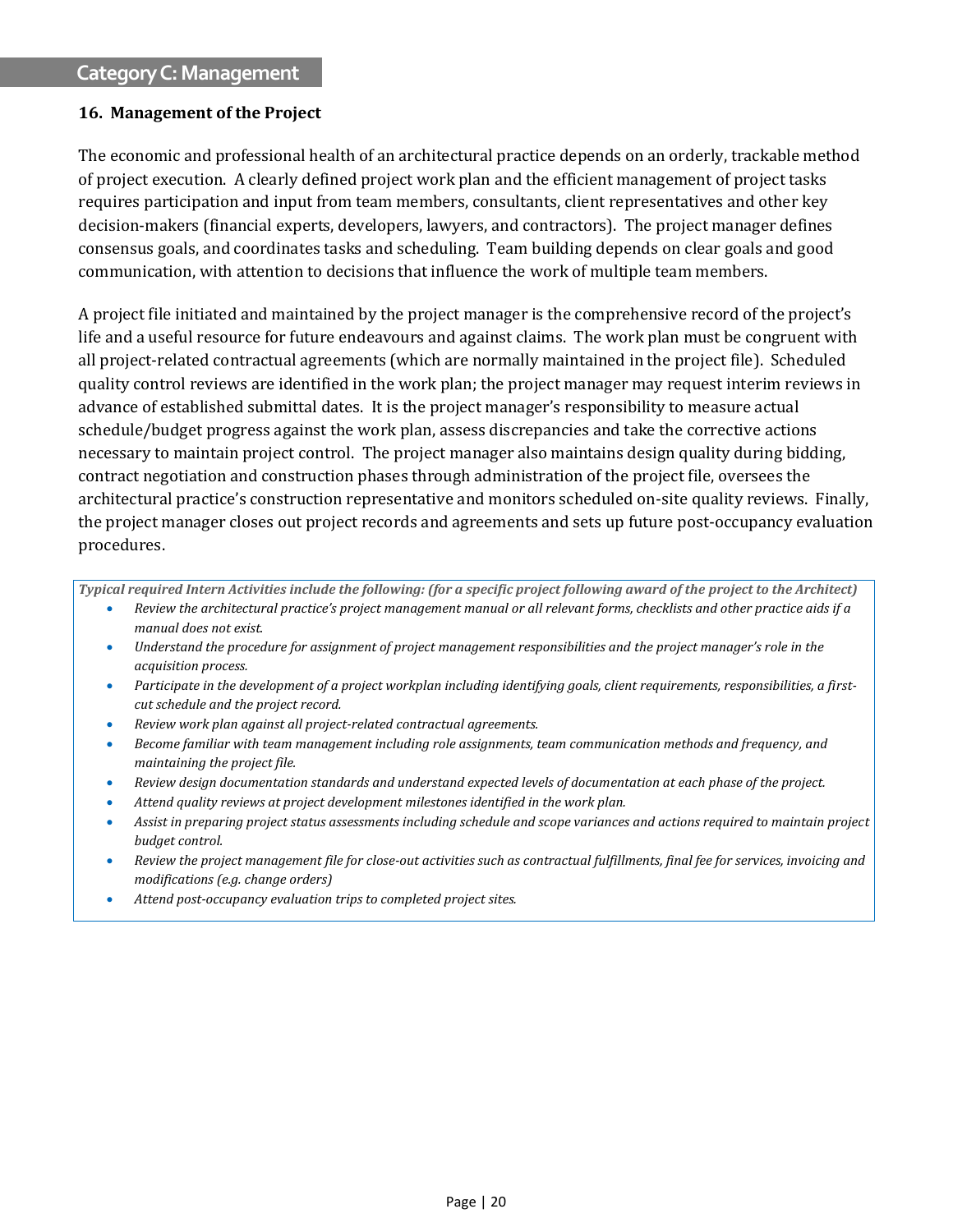### **17. Business/Practice Management**

Although architecture is a creative profession, current techniques of practice and the need for professional sustainability require that the architectural practice also operate as a successful business enterprise. Steady income must be generated and expenses carefully budgeted and monitored so that economic stability can be maintained. Accurate records must be kept for tax purposes and for use in future work. Established office requirements and regulations are essential to maintaining a smooth operation; office practice manuals are a typical tool for dissemination of the information. Profitable use of office personnel requires budgeting time and adhering to schedules. The Architect's relationship to the client is established by contractual agreement. A contract establishes the duties and obligations of the parties. For a contract to be enforceable, there must be mutual agreement between competent parties, an acceptable monetary consideration, and it must be for lawful purpose and accomplishable within an estimated time frame.

Effective public relations play an essential role in the creation of the Architect's image. This is important in retaining existing clients, bringing new clients and work into the architectural practice as well as in attracting superior people for the professional staff. The Architect must participate in marketing activities if the practice is to succeed. On the other hand, the Architect's marketing activities (unlike those of merchants, manufacturers and others in commerce) may be subject to certain professional constraints. The Architect must learn marketing techniques that are effective while practising within the rules of professional conduct in his/her jurisdiction.

- *Review the process of internal accounting and cost control systems for operation of the architectural practice. Participate in allocation of time to all elements involved in a total project from preliminary design through construction.*
- *Review professional service contracts for their structure, content, determination of responsibility and enforcement procedures.*
- *Review the compensation structure as related to types of services rendered by the architectural practice.*
- *Exposure to defining the project parameters and scope of services for consultants.*
- *Exposure to the preparation and evaluation of Requests for Qualifications and Requests for Proposals for consultants.*
- *Exposure to the review of fee submissions, negotiations and award of contract to consultants.*
- *Research legal obligations, limitations, and liabilities of professional service contracts.*
- *Review the architectural practice's professional liability insurance policy and develop an awareness of potential practices and procedures that are not covered by the policy.*
- *Assist in developing programs to publicize the architectural practice's professional services and its expertise.*
- *Participate in the architectural practice's program for securing commissions for professional services through assisting in market research, prospect list preparation and information-gathering activities.*
- *Assist in developing the architectural practice's brochures and advertising as elements of promotions.*
- *Assist or accompany principals or marketing staff carrying our business development.*
- *Participate in client request for proposals (RFPs) and presentation to prospective clients and formal selection interviews.*
- Participate in the architectural practice's internal budgeting (profit planning) process.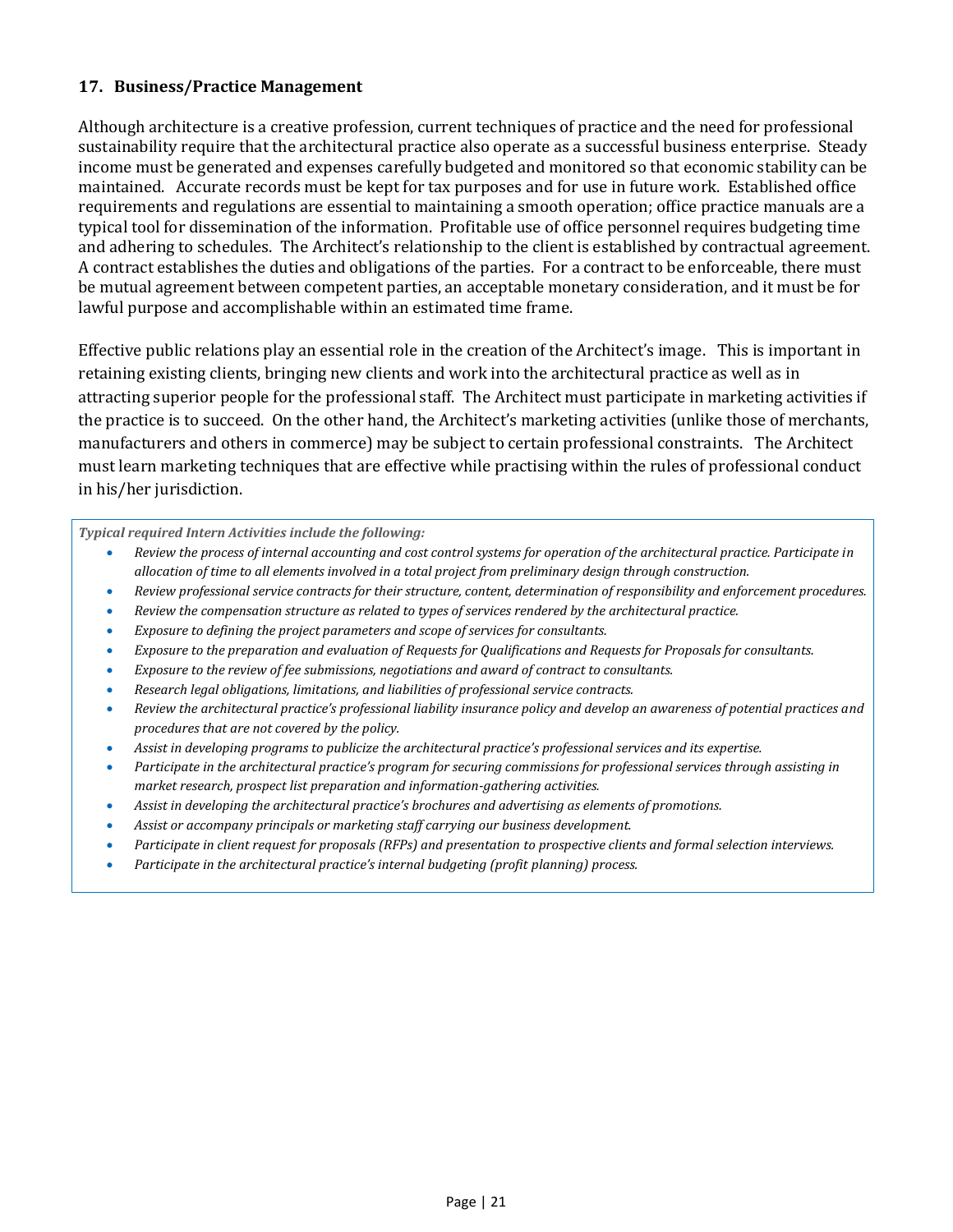# <span id="page-21-0"></span>**Appendix B** Specific CALA Jurisdictional Requirements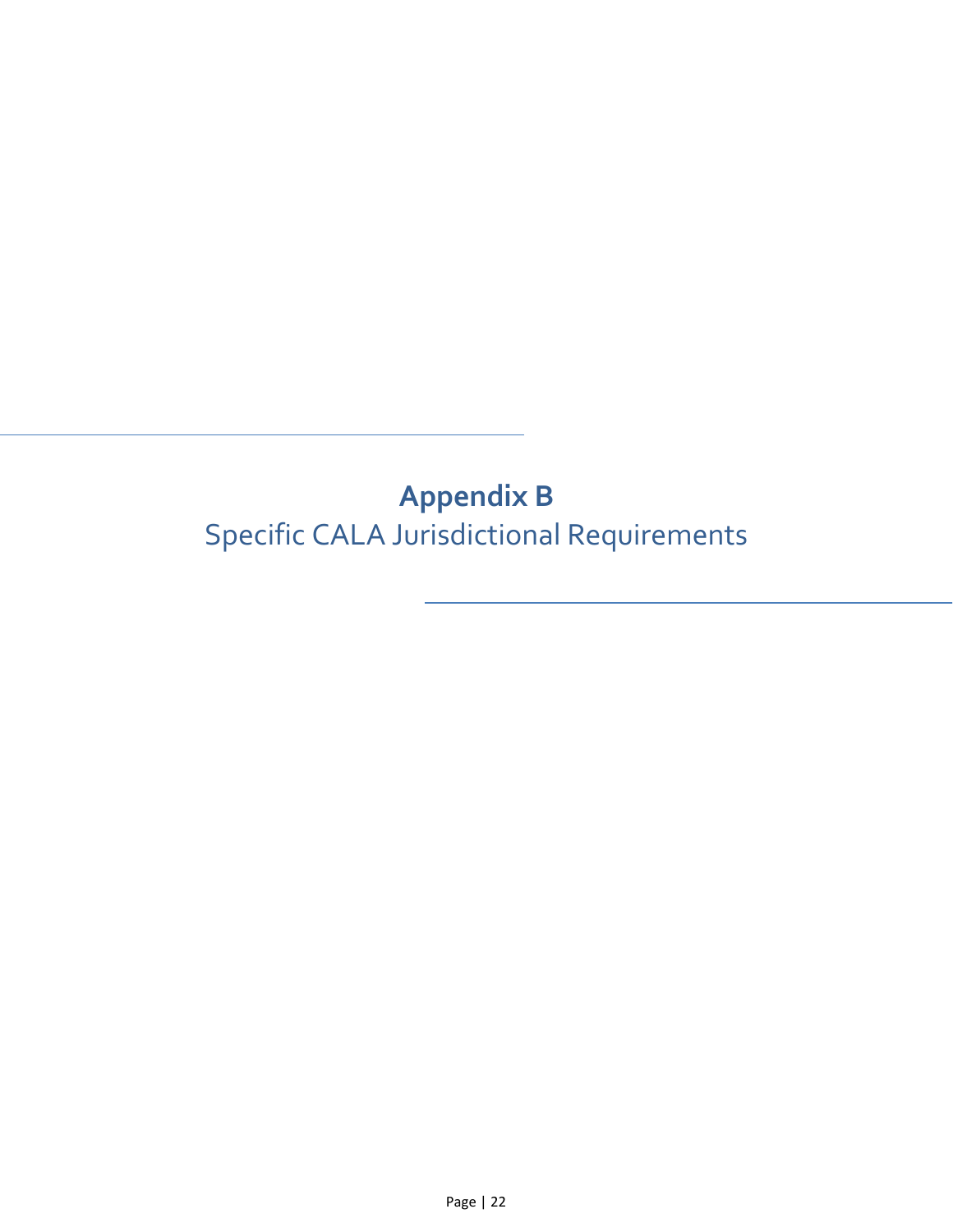## **Appendix C**

## <span id="page-22-0"></span>Instructions for Completing the Canadian Experience Record Book (CERB)

The IAP anticipates that Interns gain hands-on experience throughout all phases of architectural services from Design through Construction Administration. The prescribed work experience hours in the CERB therefore cover the range of architectural activities/services expected of a practitioner. The Intern must gain the minimum number of hours supervised/mentored work experience and record/submit them periodically, every 900-1000 hours (approximately every six months, and within 8 weeks of the last entry) to the CALA jurisdiction in which they are enrolled/registered as an Intern. Recognized Students should submit at the end of each work term.

The CALA jurisdiction will review the Recognized Student / Intern's submission to ensure the nature as well as the extent of experience gained. In order that this can be accomplished, it is the responsibility of the Intern to clearly explain his/her specific role for each project.

In addition to experience gained in the Architect's office or other eligible architectural employment situation, the IAP expects that Interns gain on-site experience of the construction of buildings, particularly building enclosures, fire separations, exiting, etc. This experience can only be gained through on-site presence during construction. (Refer to **Appendix A**)

The absence of clear and comprehensive information regarding experience gained may delay the review of experience if the reviewers are unable to determine whether the Intern is satisfying the required scope of requirements of the IAP. Interns are to:

- a) Provide all requested information on the cover page of the CERB. In most jurisdictions an online version of this document is available; and some jurisdictions now also provide for an electronic means of submission. Please check with your jurisdiction.
- b) If manually prepared, record the experience neatly in ink. Any alterations, changes, white-outs, etc. made to the CERB, must be initialed by the Supervising Architect. Any separate pages must be initialed by the Supervising Architect.
- c) If electronically prepared, print a hard copy of the CERB section, and have each page initialed by the Supervising Architect.
- d) The method of recording time shall be in hours with no reference to a maximum number of hours per day for a total of **3720 Hours**.
- e) Use the Summary of Projects (1-10) on the CERB for the ten most significant projects on which you have worked in this period. For additional projects **add new sheets** for the projects and change the numbers to 11, 12, 13…to more accurately describe your experience.
- f) **Project type** includes new construction, additions, renovations, etc.
- g) **Building Occupancy** includes assembly, institutional, industrial, residential, and commercial.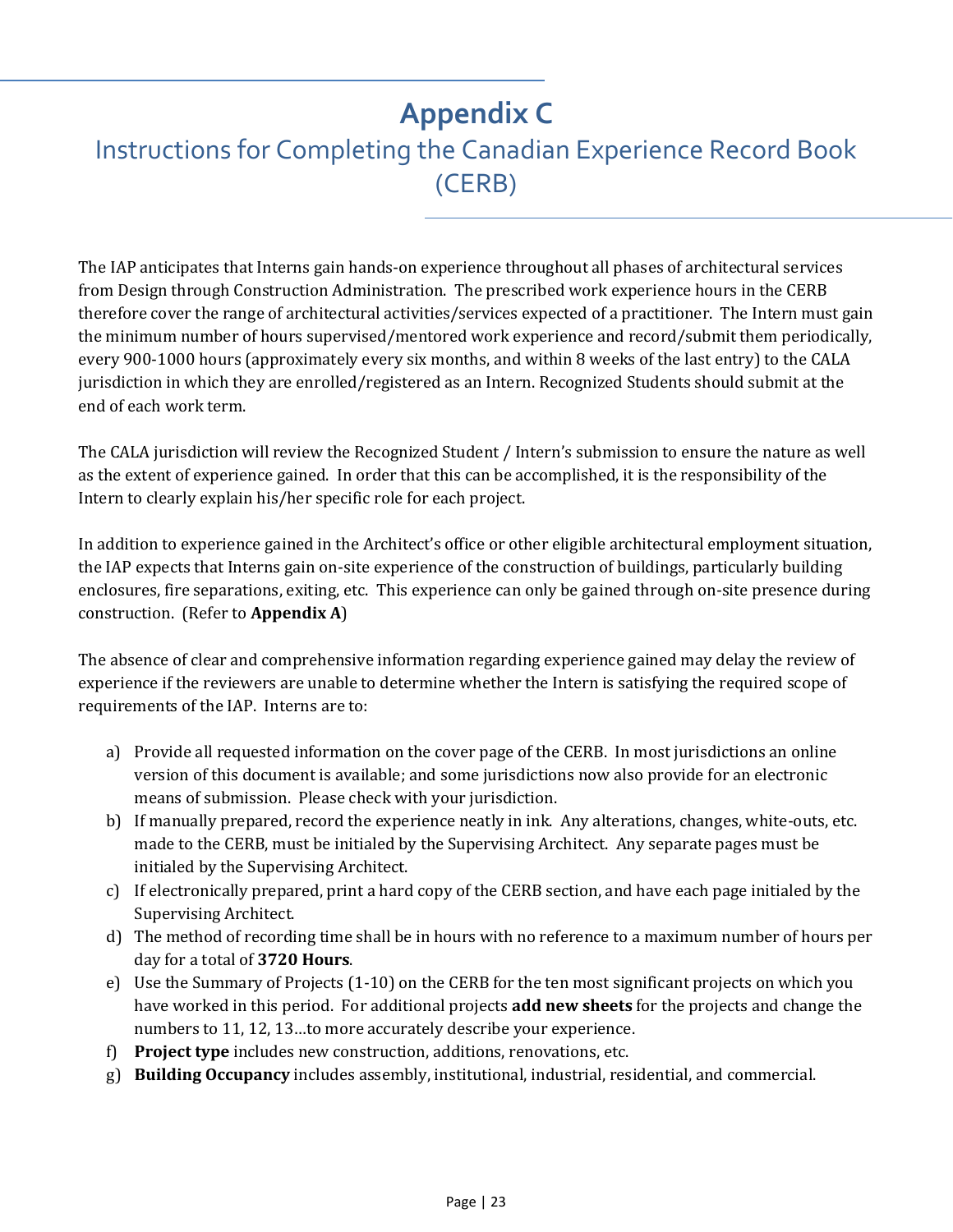## **Appendix D**

## <span id="page-23-0"></span>CALA Jurisdictions and National Architectural Organizations

**Alberta Association of Architects (AAA) Tel:** (780) 432-0224 **Email:** [intern@aaa.ab.ca](mailto:intern@aaa.ab.ca) [www.aaa.ab.ca](http://www.aaa.ab.ca/)

**Architects' Association of New Brunswick (AANB) Association des architects du Nouveau-Brunswick Tel:** (506) 433-5811 **Email:** [info@aanb.org](mailto:info@aanb.org) [www.aanb.org](http://www.aanb.org/)

**Architects Association of Prince Edward Island (AAPEI) Tel:** (902) 566-3699 **Email:** [director@aapei.com](mailto:director@aapei.com) [www.aapei.com](http://www.aapei.com/)

**Architects Licensing Board of Newfoundland and Labrador (ALBNL) Tel:** (709) 726-8550 **Email:** [albnl@albnl.com](mailto:albnl@albnl.com) [www.albnl.com](http://www.albnl.com/)

**Architectural Institute of British Columbia (AIBC) Tel:** (604) 683-8588 **Email:** [iap@aibc.ca](mailto:iap@aibc.ca) [www.aibc.ca](http://www.aibc.ca/)

**Manitoba Association of Architects (MAA) Tel:** (204) 925-4620 **Email:** [info@mbarchitects.org](mailto:info@mbarchitects.org) [www.mbarchitects.org](http://www.mbarchitects.org/)

**Northwest Territories Association of Architects (NWTAA) Tel:** (867) 766-4216 **Email:** [nwtaa@yk.com](mailto:nwtaa@yk.com) [www.nwtaa.ca](http://www.nwtaa.ca/)

**Nova Scotia Association of Architects (NSAA) Tel:** (902) 423-7607 **Email:** [mdauphinee@nsaa.ns.ca](mailto:mdauphinee@nsaa.ns.ca) [www.nsaa.ns.ca](http://www.nsaa.ns.ca/)

**Ontario Association of Architects (OAA) Tel:** (416) 449-6898 **Email:** [oaamail@oaa.on.ca](mailto:oaamail@oaa.on.ca) [www.oaa.on.ca](http://www.oaa.on.ca/)

**Ordre des architectes du Québec (OAQ) Tel:** (514) 937-6168 **Email:** [info@oaq.com](mailto:info@oaq.com) [www.oaq.com](http://www.oaq.com/)

**Saskatchewan Association of Architects (SAA) Tel:** (306) 242-0733 **Email:** [info@saskarchitects.com](mailto:info@saskarchitects.com) [www.saskarchitects.com](http://www.saskarchitects.com/)

### **National Architectural Organizations**

| <b>Canadian Architectural</b>     | <b>Architecture Canada   Royal</b>       | <b>Canadian Architectural Licensing</b>   |
|-----------------------------------|------------------------------------------|-------------------------------------------|
| <b>Certification Board (CACB)</b> | <b>Architectural Institute of Canada</b> | <b>Authorities (CALA)</b>                 |
| Tel: (613) 241-8399               | (RAIC)                                   | An assembly of all provincial/territorial |
| Email: info@cacb.ca               | Tel: (613) 241-3600                      | architectural regulators in Canada        |
| Website: www.cacb.ca              | Email: info@raic.org                     |                                           |
|                                   | Website: www.raic.org                    |                                           |
|                                   |                                          |                                           |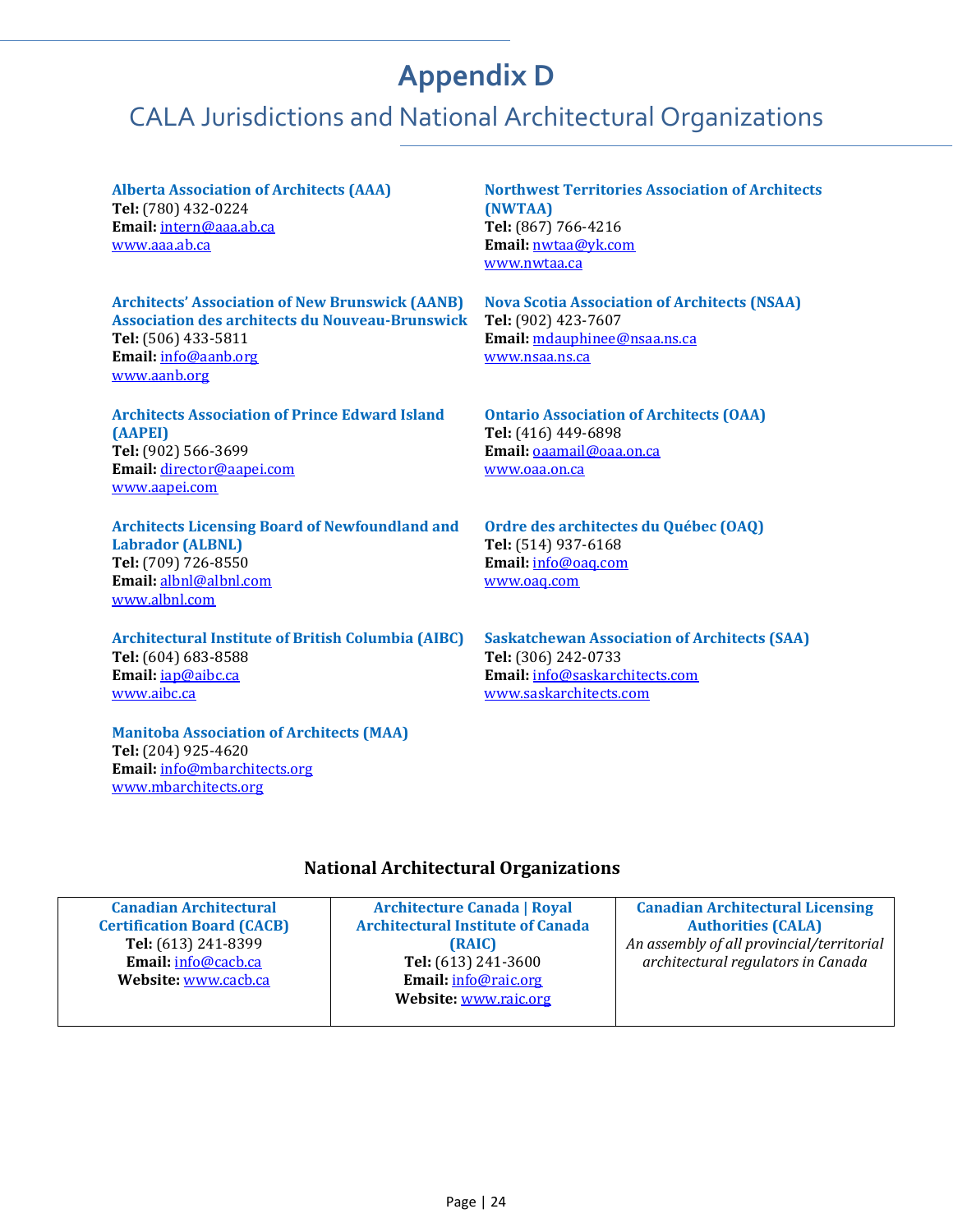<span id="page-24-0"></span>**Appendix E** Sample Forms and Letters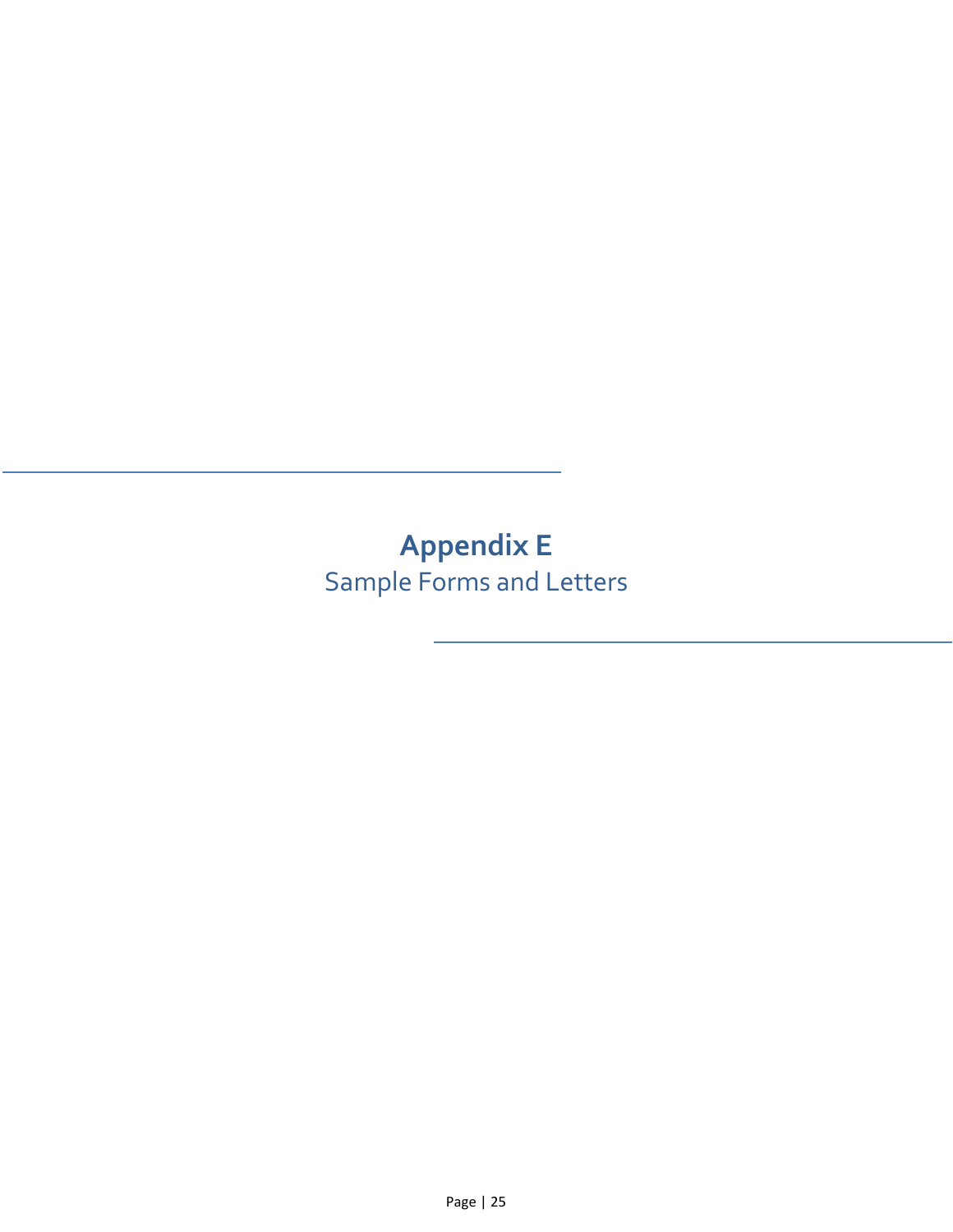## **Record of Architectural Experience:**

## **Periodic Assessment Form**

*(To be completed by the Regulator)*

#### **Intern Identification**

| <b>First Name</b><br><b>Surname</b> |                                                                       |     |                              |                             |                         | <b>Middle Name(s)</b>     |
|-------------------------------------|-----------------------------------------------------------------------|-----|------------------------------|-----------------------------|-------------------------|---------------------------|
| <b>Experience Period:</b>           | From<br>To                                                            | Day | Month                        | Year                        |                         |                           |
| Comments:                           |                                                                       |     |                              |                             |                         |                           |
|                                     |                                                                       |     |                              |                             |                         |                           |
|                                     | <b>Summary of Reviewed Experience</b>                                 |     |                              |                             |                         |                           |
|                                     |                                                                       |     | <b>Total</b><br><b>Hours</b> | <b>Hours this</b><br>period | <b>Hours</b><br>to Date | <b>Hours</b><br>Remaining |
| $\mathbf{A}$                        | <b>Design and Construction Documents</b>                              |     | Required                     | Experience                  |                         |                           |
| $\mathbf{1}$<br>Programming         |                                                                       |     | 80                           |                             |                         |                           |
| $\overline{2}$                      | Site and Environmental Analysis                                       |     | 80                           |                             |                         |                           |
| 3<br>Schematic Design               |                                                                       |     | 240                          |                             |                         |                           |
| $\overline{4}$                      | <b>Engineering Systems Integration</b>                                |     | 140                          |                             |                         |                           |
| 5                                   | Building Cost Analysis*                                               |     | 80                           |                             |                         |                           |
| Code Research*<br>6                 |                                                                       |     | 120                          |                             |                         |                           |
| 7                                   | <b>Envelope Detailing</b>                                             |     | 80                           |                             |                         |                           |
| 8                                   | Design Development                                                    |     | 320                          |                             |                         |                           |
| 9                                   | <b>Construction Documents</b>                                         |     | 760                          |                             |                         |                           |
| 10                                  | Specifications and Material Research*                                 |     | 120                          |                             |                         |                           |
| 11<br>12                            | Document Checking and Coordination*<br>Energy Literacy/Sustainability |     | 100<br>80                    |                             |                         |                           |

*\*May occur in multiple phases of a project*

*This subtotal includes the 2200 minimum hours required plus 600 additional hours that must be earned in any of the experience areas 1-12*

|    | <b>Construction Administration</b> |     |  |  |
|----|------------------------------------|-----|--|--|
| 13 | Procurement and Contract Award     | 120 |  |  |
| 14 | Construction Phase - Office        | 200 |  |  |
| 15 | Construction Phase - Site          | 200 |  |  |
|    | <b>SUBTOTAL</b>                    | 520 |  |  |

*This subtotal includes the 320 minimum hours required plus 240 additional hours that must be earned in any of the experience areas 13-15*

|    | <b>Management</b>            |              |  |  |  |
|----|------------------------------|--------------|--|--|--|
| 16 | Management of the Project    | 1 ን በ<br>⊥∠∪ |  |  |  |
| л. | Business/Practice Management | 120<br>14 U  |  |  |  |
|    | <b>SUBTOTAL</b>              | 240          |  |  |  |

*This subtotal includes the 200 minimum hours required plus 80 additional hours that must be earned in any of the experience areas 16-17*

Remaining 760 hours may be earned in any experience 1-17

\*Note: Total Required hours will be considered the minimum number of required hours. Regulators may require additional experience.

| 0.500<br><b>TOTAL</b><br>TOTAL<br>3720<br>_______ |  |  |  |
|---------------------------------------------------|--|--|--|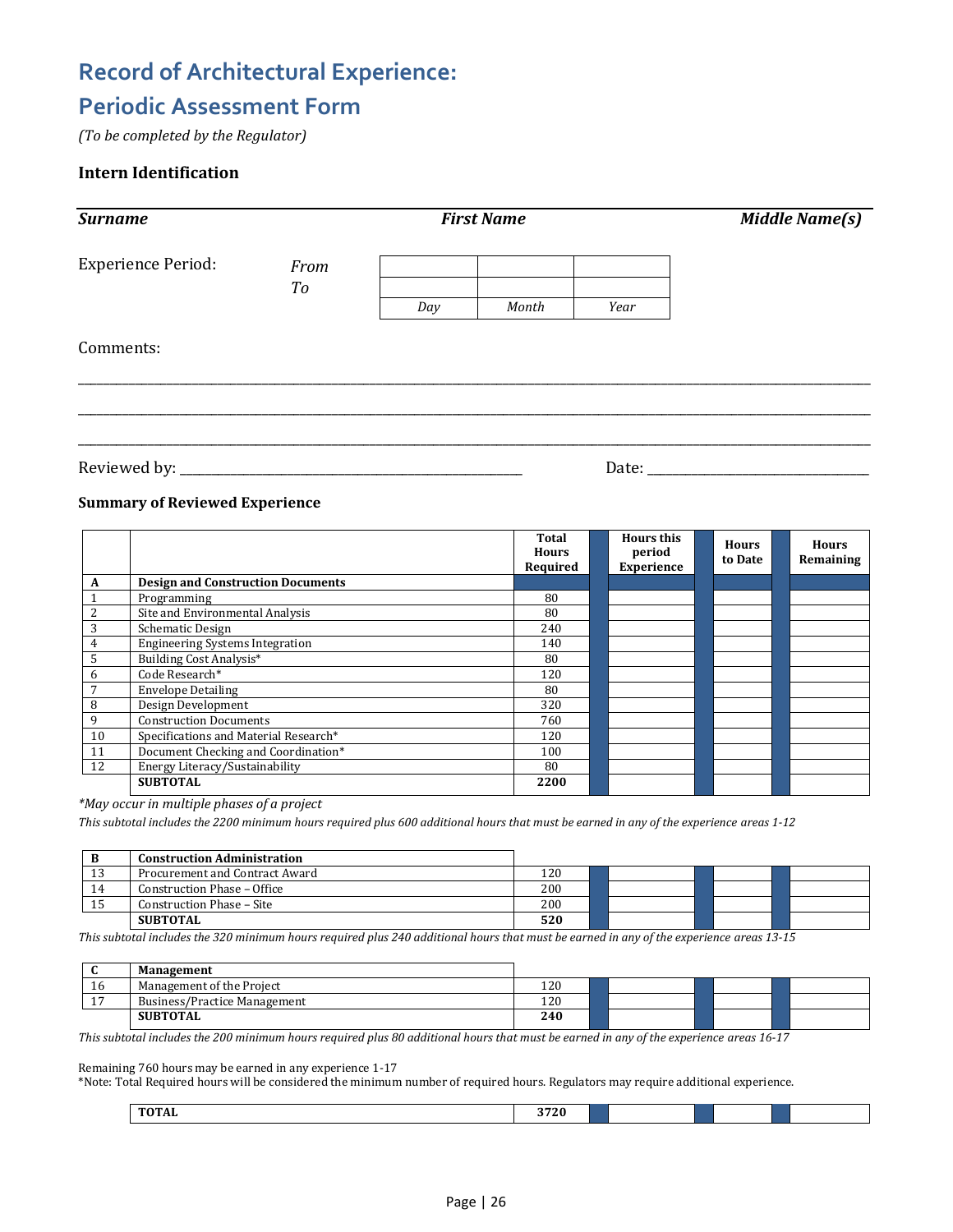## **Confirmation of Employment**

| Practice Mailing Address (if different than above) __________________________________City: ___________________ |  |
|----------------------------------------------------------------------------------------------------------------|--|
|                                                                                                                |  |

*I confirm that the above-noted Intern is employed with our Architectural Practice or Eligible Architectural Employment Situation and that this entity shall endeavour to provide the required pre-registration architectural experience in accordance with the Internship in Architecture Program.*

Name of Supervising Architect (please print)

**\_\_\_\_\_\_\_\_\_\_\_\_\_\_\_\_\_\_\_\_\_\_\_\_\_\_\_\_\_\_\_\_\_\_\_\_\_\_\_\_\_\_\_\_\_\_\_\_\_\_\_\_\_\_\_\_\_**

\_\_\_\_\_\_\_\_\_\_\_\_\_\_\_\_\_\_\_\_\_\_\_\_\_\_\_\_\_\_\_\_\_\_\_\_\_\_\_\_\_\_\_\_\_\_\_\_\_\_\_\_\_\_\_\_\_

\_\_\_\_\_\_\_\_\_\_\_\_\_\_\_\_\_\_\_\_\_\_\_\_\_\_\_\_\_\_\_\_\_\_\_\_\_\_\_\_\_\_\_\_\_\_\_\_\_\_\_\_\_\_\_\_\_

Signature

Date

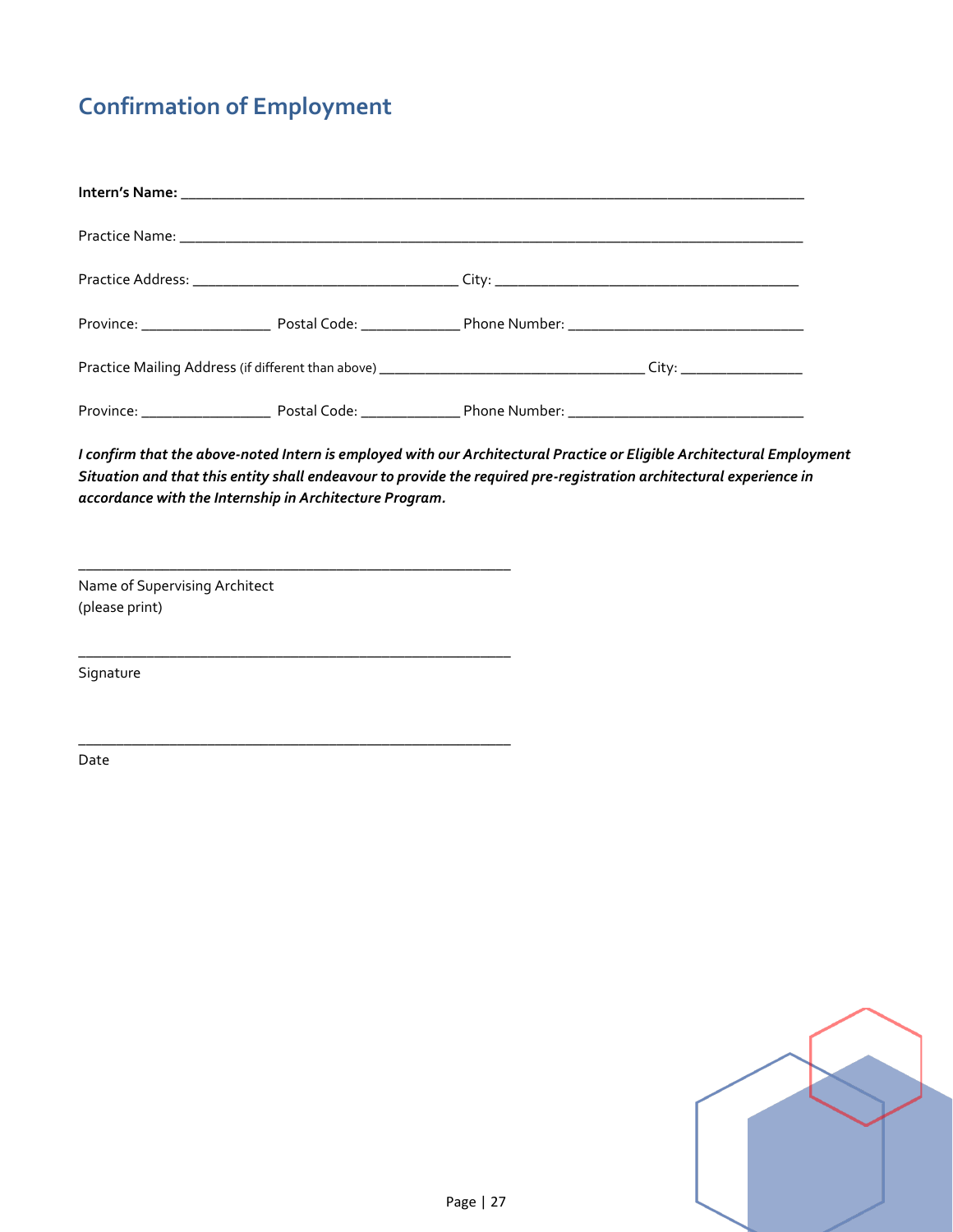## **Confirmation of Mentor**

**\_\_\_\_\_\_\_\_\_\_\_\_\_\_\_\_\_\_\_\_\_\_\_\_\_\_\_\_\_\_\_\_\_\_\_\_\_\_\_\_\_\_\_\_\_\_\_\_\_\_\_\_\_\_\_\_\_**

\_\_\_\_\_\_\_\_\_\_\_\_\_\_\_\_\_\_\_\_\_\_\_\_\_\_\_\_\_\_\_\_\_\_\_\_\_\_\_\_\_\_\_\_\_\_\_\_\_\_\_\_\_\_\_\_\_

\_\_\_\_\_\_\_\_\_\_\_\_\_\_\_\_\_\_\_\_\_\_\_\_\_\_\_\_\_\_\_\_\_\_\_\_\_\_\_\_\_\_\_\_\_\_\_\_\_\_\_\_\_\_\_\_\_

**Intern's Name in Full: \_\_\_\_\_\_\_\_\_\_\_\_\_\_\_\_\_\_\_\_\_\_\_\_\_\_\_\_\_\_\_\_\_\_\_\_\_\_\_\_\_\_\_\_\_\_\_\_\_\_\_\_\_\_\_\_\_\_\_\_\_\_\_\_\_\_\_\_\_\_\_\_\_\_\_\_**

*I am pleased to act as Mentor to the above named Intern for the period of pre-registration architectural experience as required and shall endeavour to act as professional advisor conducting reviews and assessments of the architectural experience and generally assisting the Intern in preparing for registration/licensure in accordance with the Internship in Architecture Program.*

Name of Mentor (please print)

Signature

Date

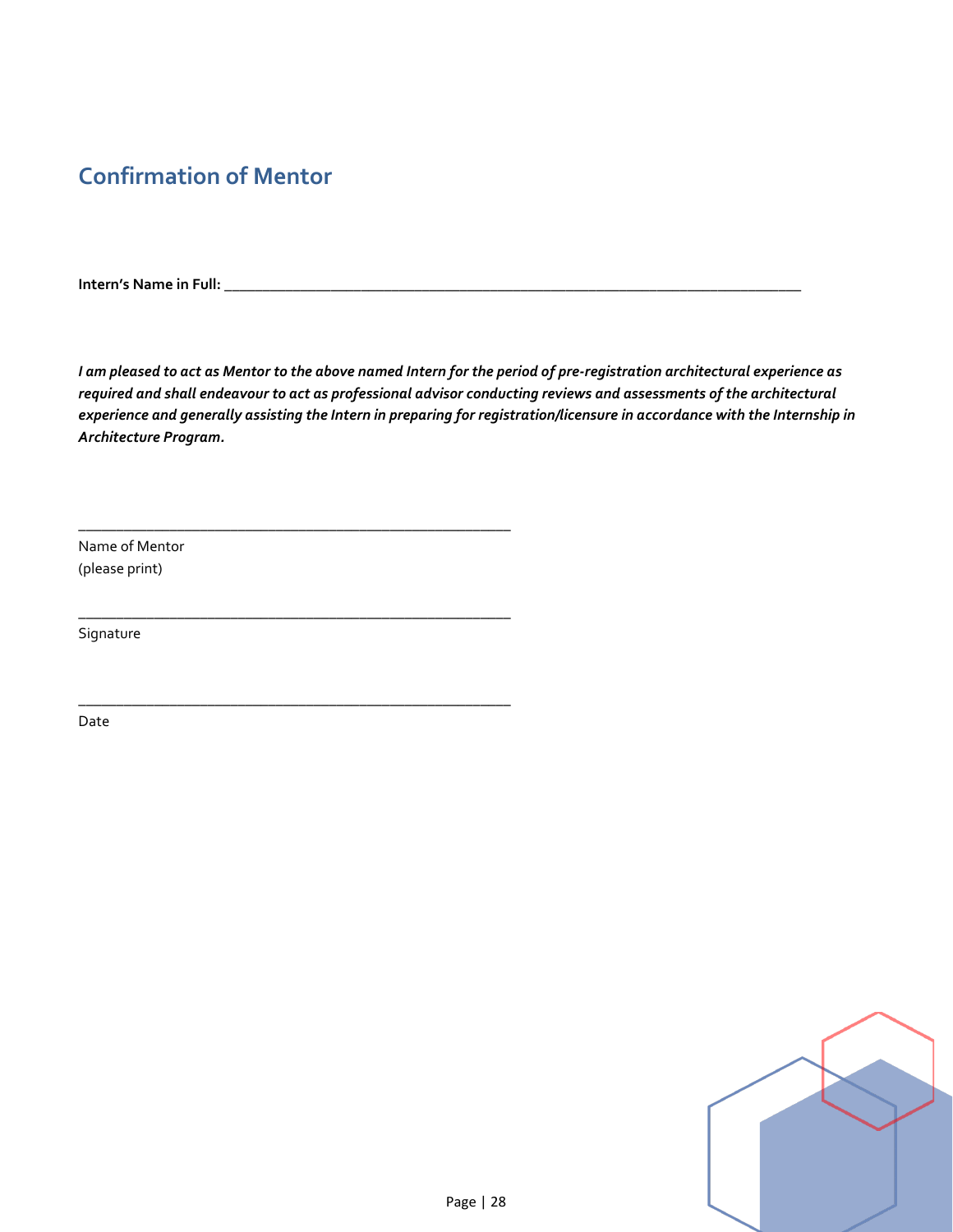<span id="page-28-0"></span>**Appendix F CERB All Forms**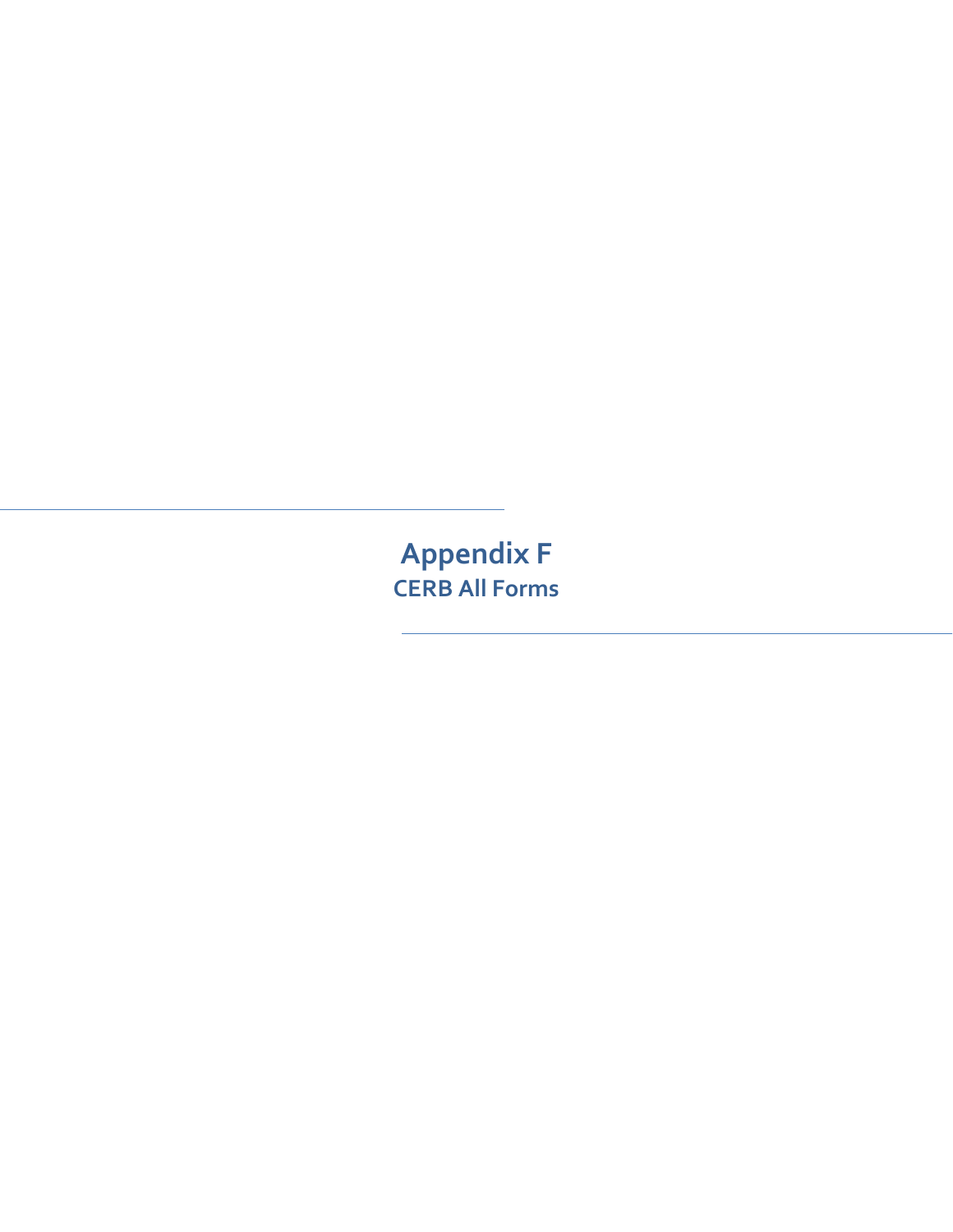## **INTERN IDENTIFICATION**

| Surname                                   |      | First Name                                    |                | Middle Name(s)                                                                                                       |
|-------------------------------------------|------|-----------------------------------------------|----------------|----------------------------------------------------------------------------------------------------------------------|
|                                           |      |                                               |                |                                                                                                                      |
|                                           |      |                                               |                | Province/State/Territory_______________________________Country: _______________________Postal/Zip Code: ____________ |
|                                           |      |                                               |                |                                                                                                                      |
| <b>EMPLOYER IDENTIFICATION</b>            |      |                                               |                |                                                                                                                      |
|                                           |      |                                               |                |                                                                                                                      |
|                                           |      |                                               |                |                                                                                                                      |
|                                           |      |                                               |                |                                                                                                                      |
|                                           |      |                                               |                | <b>Steps to follow:</b>                                                                                              |
|                                           |      |                                               |                | The experience Summary Form<br>is to be submitted for each 900<br>to 1000 hours of work                              |
|                                           |      |                                               |                | experience or for each change<br>of employment. Complete this<br>form either by printing neatly in                   |
| <b>MENTOR IDENTIFICATION</b>              |      |                                               |                | ink or electronically.                                                                                               |
| Surname                                   |      | <b>First Name</b>                             | Res. Telephone | Ensure that all pages of the<br>form are initialled by your<br>Supervising Architect.                                |
|                                           |      |                                               |                | Ensure all changes or                                                                                                |
| Name of Practice                          |      |                                               | Bus. Telephone | whiteouts are initialled by your<br>Supervising Architect.                                                           |
| <b>EXPERIENCE PERIOD:</b><br>Month<br>Day | Year |                                               |                | Ensure that all additional pages<br>annexed to this form are also<br>signed by your Supervising<br>Architect.        |
| From<br>To                                |      | Full-time Experience □ Part-time Experience □ |                | Ensure that all Declarations are<br>signed and dated.                                                                |
| Provincial Association Use only:          |      |                                               |                | Submit a hard copy of the form<br>bearing original signatures to<br>your CALA jurisdiction for<br>review             |
|                                           |      |                                               |                | Retain a copy of this form for                                                                                       |
|                                           |      |                                               |                | your records.                                                                                                        |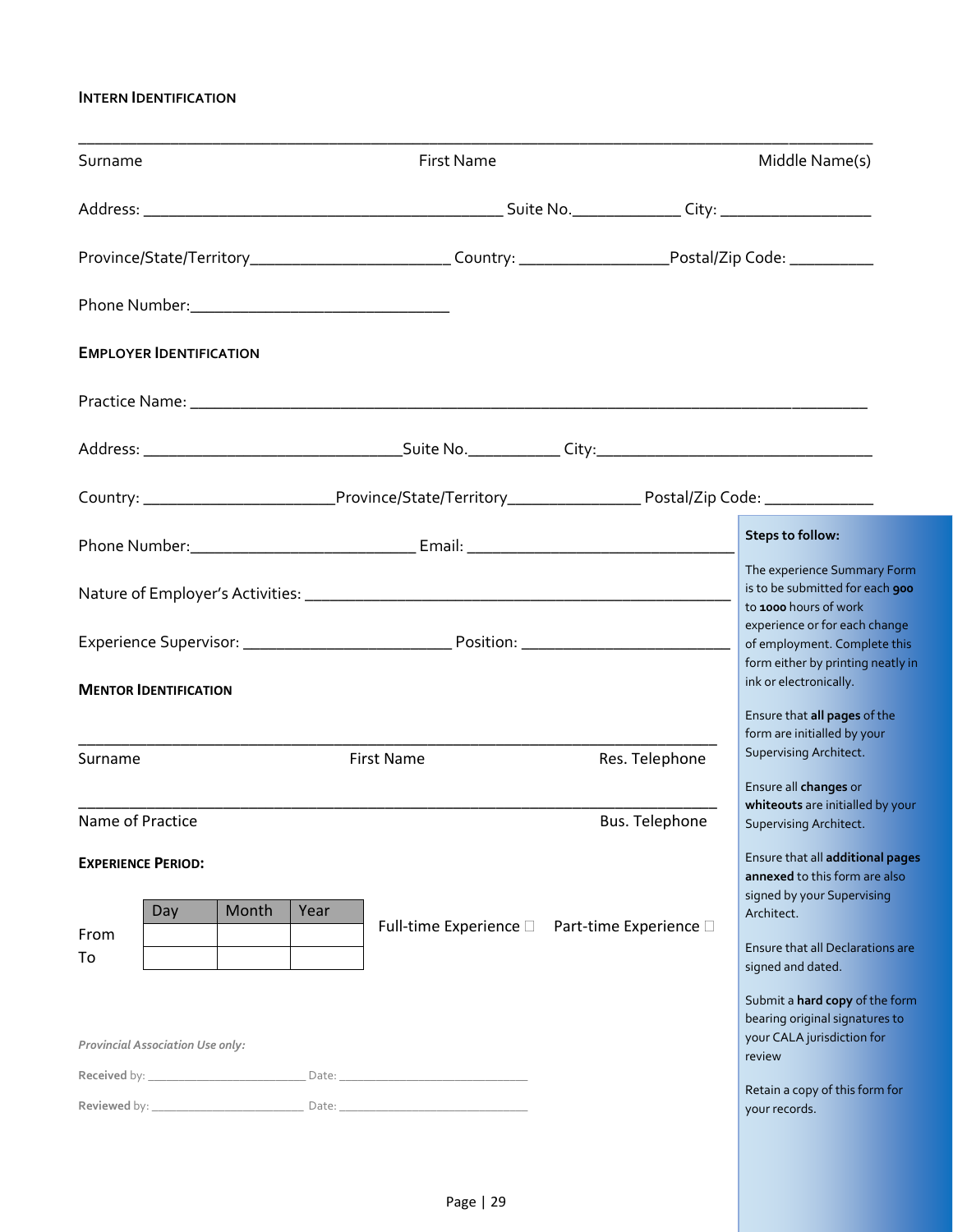**Role of Intern:** The Intern must identify their specific activities for each project identified on page 4 Summary of Project(s). (Submit additional pages, if required)

Project(s):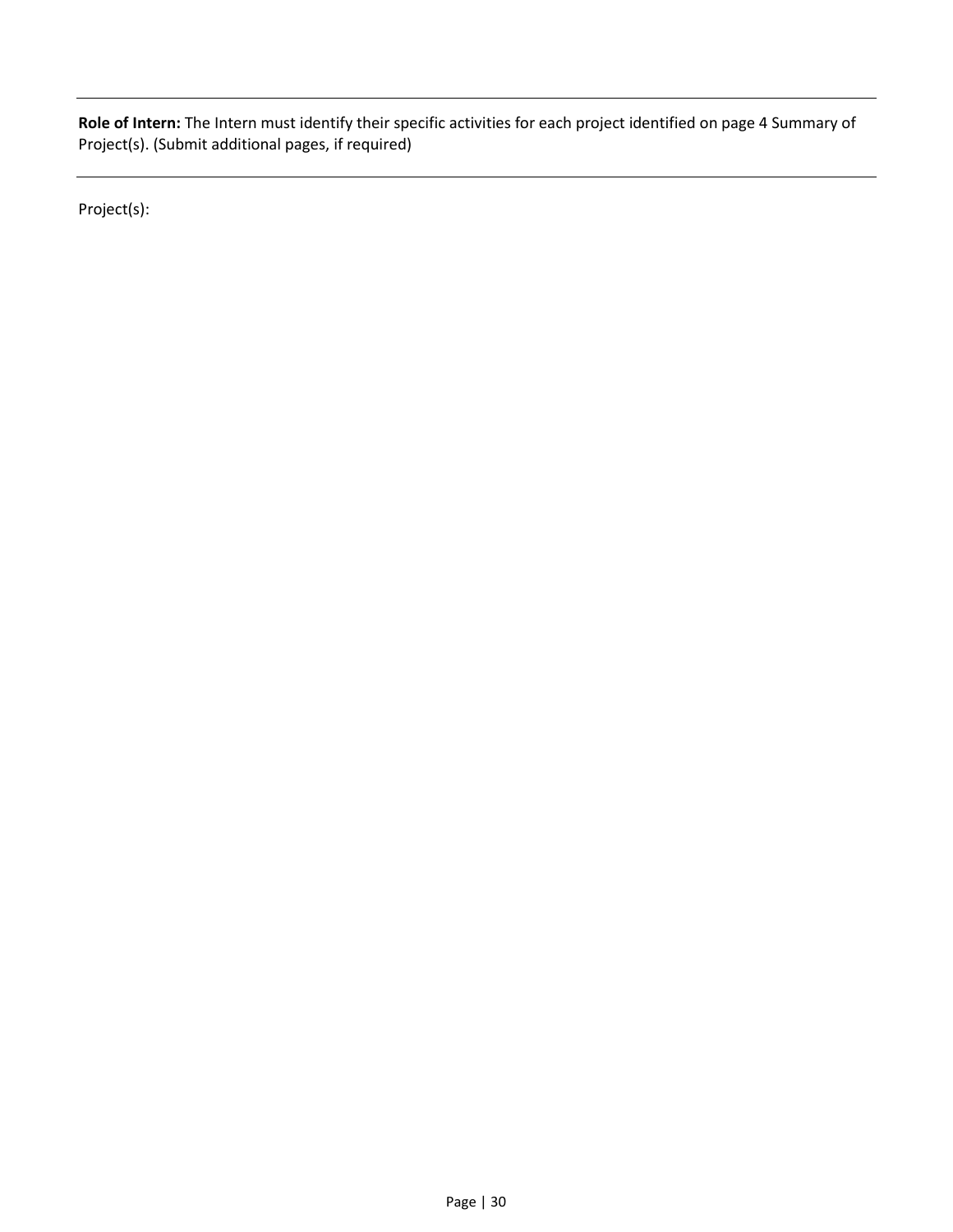#### **Summary of Projects** (Add additional sheets if more than 10 projects in this period)

*Project Type: New Construction,Additions, Renovations, etc. Occupancy: Assembly, Institutional, Industrial, Residential, Commercial.*

|                  |                                                                                                                        | Project Type: _____________________Occupancy: ____________Gross Floor Area: _____________Budget: _____________ No. of Storys: ________        |
|------------------|------------------------------------------------------------------------------------------------------------------------|-----------------------------------------------------------------------------------------------------------------------------------------------|
|                  | <u> 2000 - Andreas Andreas Andreas Andreas Andreas Andreas Andreas Andreas Andreas Andreas Andreas Andreas Andre</u>   |                                                                                                                                               |
|                  |                                                                                                                        | Project Type: ____________________Occupancy: ___________Gross Floor Area: _____________Budget: ______________ No. of Storys: _________        |
|                  |                                                                                                                        |                                                                                                                                               |
|                  |                                                                                                                        | Project Type: _____________________Occupancy: ____________Gross Floor Area: ______________Budget: __________________No. of Storys: __________ |
|                  | a sa mga banya ng mga pag-ang pag-ang pag-ang pag-ang pag-ang pag-ang pag-ang pag-ang pag-ang pag-ang pag-ang          |                                                                                                                                               |
|                  |                                                                                                                        | Project Type: _____________________Occupancy: ____________Gross Floor Area: ______________Budget: ______________ No. of Storys: _______       |
|                  | ,我们也不会有什么。""我们的人,我们也不会有什么?""我们的人,我们也不会有什么?""我们的人,我们也不会有什么?""我们的人,我们也不会有什么?""我们的人                                       |                                                                                                                                               |
|                  |                                                                                                                        | Project Type: _____________________Occupancy: ____________Gross Floor Area: _____________Budget: _____________ No. of Storys: ________        |
|                  |                                                                                                                        | ,我们也不会有什么。""我们的人,我们也不会有什么?""我们的人,我们也不会有什么?""我们的人,我们也不会有什么?""我们的人,我们也不会有什么?""我们的人                                                              |
|                  |                                                                                                                        | Project Type: ____________________Occupancy: ___________Gross Floor Area: ____________Budget: _____________ No. of Storys: _________          |
|                  | ,我们也不能会在这里,我们的人们就会在这里,我们也不会在这里,我们也不会不会在这里,我们也不会不会不会。""我们,我们也不会不会不会。""我们,我们也不会不会不                                       |                                                                                                                                               |
|                  |                                                                                                                        | Project Type: _____________________Occupancy: ____________Gross Floor Area: _____________Budget: _____________ No. of Storys: _________       |
| 8. Project Name_ |                                                                                                                        |                                                                                                                                               |
|                  |                                                                                                                        | Project Type: ______________________Occupancy: ____________Gross Floor Area: ______________Budget: _______________No. of Storys: ________     |
|                  | ,我们也不能会在这里,我们的人们就会在这里,我们也不会不会不会。""我们,我们也不会不会不会。""我们,我们也不会不会不会。""我们,我们的人们,我们也不会不会                                       |                                                                                                                                               |
|                  |                                                                                                                        | Project Type: ____________________Occupancy: ____________Gross Floor Area: _____________Budget: _____________No. of Storys: _________         |
|                  | <u> 1989 - Johann Stoff, deutscher Stoffen und der Stoffen und der Stoffen und der Stoffen und der Stoffen und der</u> |                                                                                                                                               |
|                  |                                                                                                                        | Project Type: _______________________Occupancy: ____________Gross Floor Area: ______________Budget: ________________No. of Storys: _________  |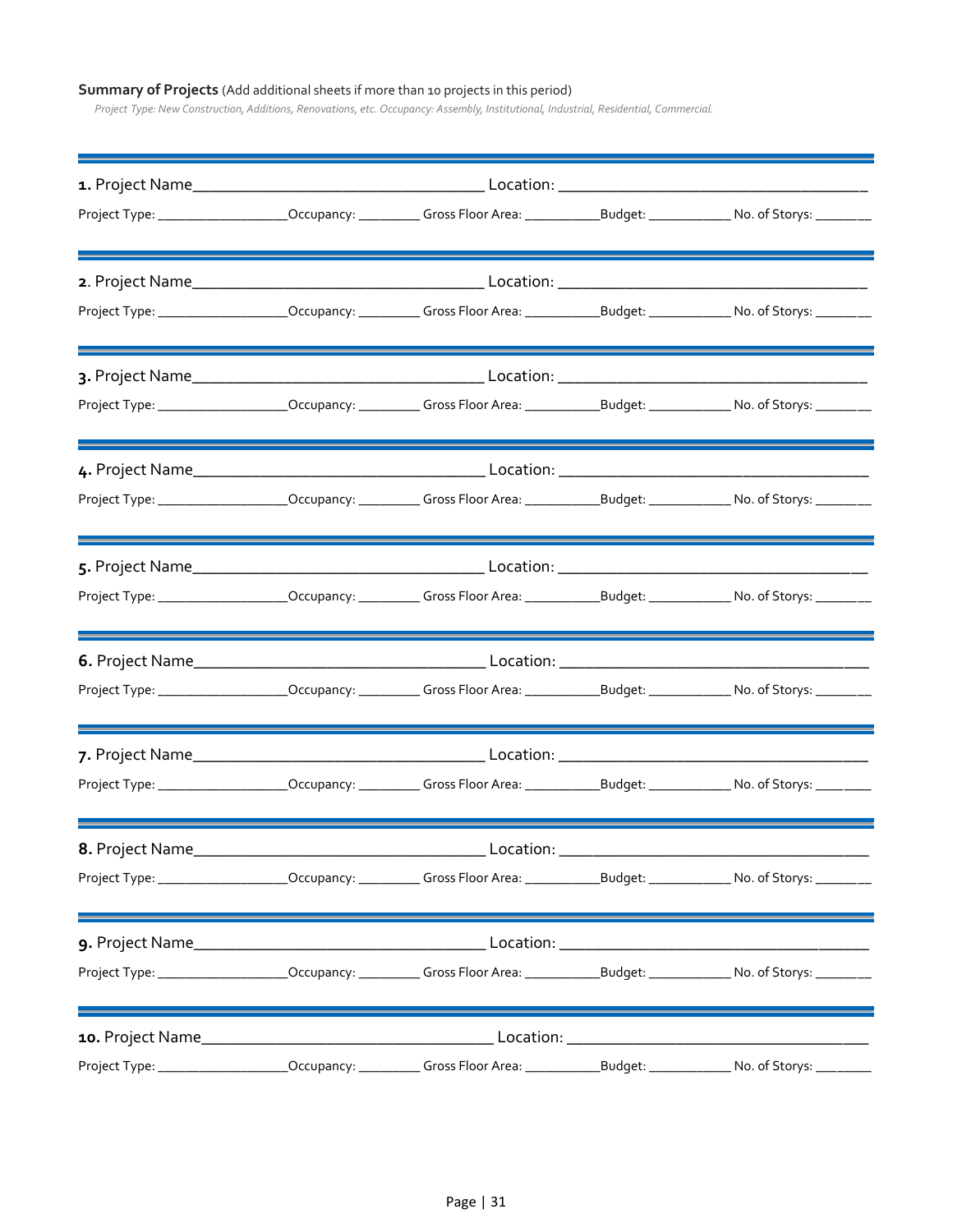**Summary of Experience** Record the total hours carried out on projects described on Page 3.

#### **A Design and Construction Documents**

|                                             |          | $\mathbf{1}$ | $\mathbf{2}$                                                                                  | 3 | $\overline{\mathbf{4}}$ | 5 | 6 | 7              | 8 | 9 | 10   | <b>TOTALS</b> |
|---------------------------------------------|----------|--------------|-----------------------------------------------------------------------------------------------|---|-------------------------|---|---|----------------|---|---|------|---------------|
| 1. Programming                              |          |              |                                                                                               |   |                         |   |   |                |   |   |      |               |
| 2. Site and Environmental Analysis          |          |              |                                                                                               |   |                         |   |   |                |   |   |      |               |
| 3. Schematic Design                         |          |              |                                                                                               |   |                         |   |   |                |   |   |      |               |
| 4. Engineering Systems Integration          |          |              |                                                                                               |   |                         |   |   |                |   |   |      |               |
| 5. Building Cost Analysis*                  |          |              |                                                                                               |   |                         |   |   |                |   |   |      |               |
| 6. Code Research*                           |          |              |                                                                                               |   |                         |   |   |                |   |   |      |               |
| 7. Envelope Detailing                       |          |              |                                                                                               |   |                         |   |   |                |   |   |      |               |
| 8. Design Development                       |          |              |                                                                                               |   |                         |   |   |                |   |   |      |               |
| 9. Construction Documents                   |          |              |                                                                                               |   |                         |   |   |                |   |   |      |               |
| 10. Specifications and Material Research *  |          |              |                                                                                               |   |                         |   |   |                |   |   |      |               |
| 11. Document Checking and Coordination*     |          |              |                                                                                               |   |                         |   |   |                |   |   |      |               |
| 12. Energy Literacy/Sustainability          |          |              |                                                                                               |   |                         |   |   |                |   |   |      |               |
|                                             | Subtotal |              |                                                                                               |   |                         |   |   |                |   |   |      |               |
| * may occur in multiple phases of a project |          |              |                                                                                               |   |                         |   |   |                |   |   |      |               |
| <b>B Construction Administration</b>        |          |              |                                                                                               |   |                         |   |   |                |   |   |      |               |
|                                             |          |              |                                                                                               |   |                         |   |   |                |   |   |      |               |
|                                             |          | $\mathbf{1}$ | $\mathbf{2}$                                                                                  | 3 | $\overline{4}$          | 5 | 6 | $\overline{7}$ | 8 | 9 | 10   | <b>TOTALS</b> |
| 13. Procurement and Contract Award          |          |              |                                                                                               |   |                         |   |   |                |   |   |      |               |
| 14. Construction Phase - Office             |          |              |                                                                                               |   |                         |   |   |                |   |   |      |               |
| 15. Construction Phase - Site               |          |              |                                                                                               |   |                         |   |   |                |   |   |      |               |
|                                             | Subtotal |              |                                                                                               |   |                         |   |   |                |   |   |      |               |
|                                             |          |              |                                                                                               |   |                         |   |   |                |   |   |      |               |
| <b>C</b> Management                         |          |              |                                                                                               |   |                         |   |   |                |   |   |      |               |
|                                             |          | $\mathbf{1}$ | 2                                                                                             | 3 | $\boldsymbol{4}$        | 5 | 6 | 7              | 8 | 9 | 10   | <b>TOTALS</b> |
| 16. Management of the Project               |          |              |                                                                                               |   |                         |   |   |                |   |   |      |               |
|                                             |          |              |                                                                                               |   |                         |   |   |                |   |   |      |               |
| 17. Business/Practice Management            | Subtotal |              |                                                                                               |   |                         |   |   |                |   |   |      |               |
|                                             |          |              |                                                                                               |   |                         |   |   |                |   |   |      |               |
| <b>Total Hours of Each Project</b>          |          |              |                                                                                               |   |                         |   |   |                |   |   |      |               |
|                                             |          |              |                                                                                               |   |                         |   |   |                |   |   |      |               |
|                                             |          |              |                                                                                               |   |                         |   |   |                |   |   |      |               |
| <b>Intern Declaration</b>                   |          |              | I declare that the enclosed information is an accurate record of my architectural experience. |   |                         |   |   |                |   |   |      |               |
|                                             |          |              |                                                                                               |   |                         |   |   |                |   |   |      |               |
| Name (please print)                         |          |              |                                                                                               |   | Signature               |   |   |                |   |   | Date |               |